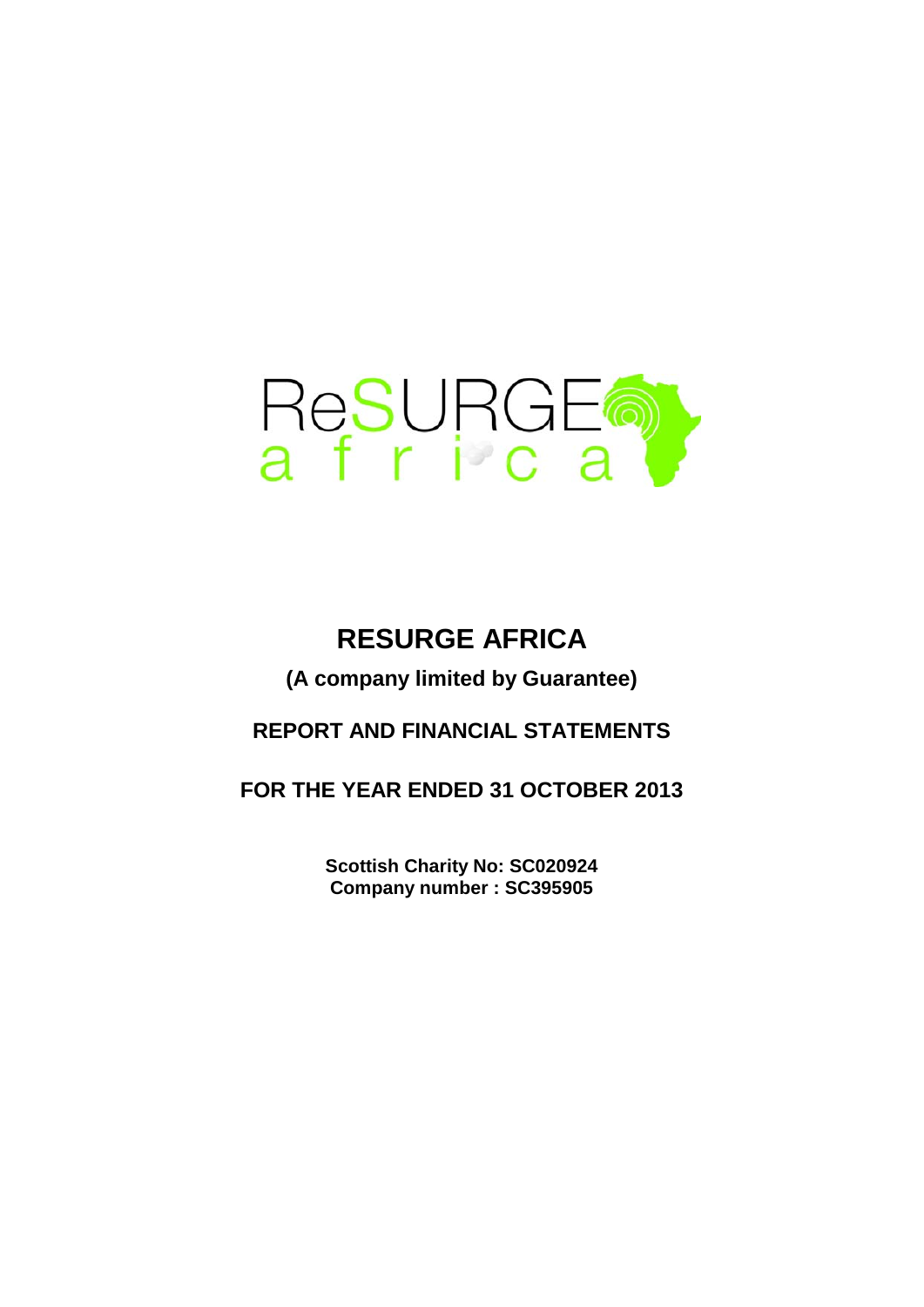# **Contents of the Financial Statements For the Year ended 31 October 2013**

|                                          | Page |
|------------------------------------------|------|
| Legal and Administrative Information     | 1    |
| <b>Report of the Trustees</b>            | 2    |
| Independent Examiner's Report            | 7    |
| <b>Statement of Financial Activities</b> | 8    |
| <b>Balance Sheet</b>                     | 9    |
| Notes to the Financial Statements        | 11   |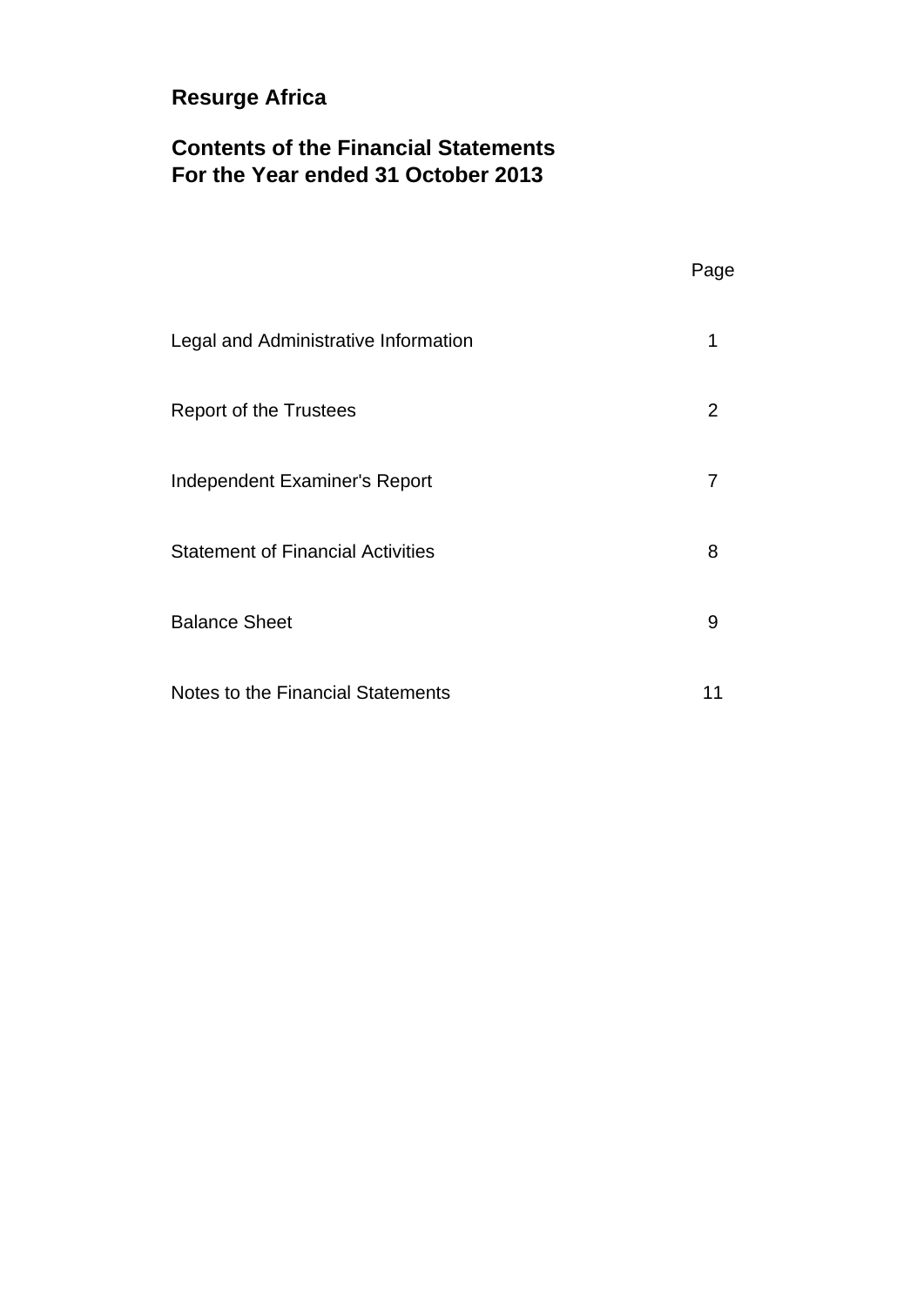## **Legal and Administrative Information For the Year ended 31 October 2013**

Resurge Africa is a charitable company limited by guarantee which was incorporated on 21 March 2011. The charity was established in 1992 by Jack Mustarde as the International Reconstructive Plastic Surgery (Ghana) Project.

The company was established under a Memorandum of Association which set out the objects and powers of the charitable company, and is governed under its Articles of Association and its Constitution.

In the event of the company being wound up, members are require to contribute an amount not exceeding £1.

### **Directors and Trustees**

The directors of the charitable company are its trustees for the purpose of charity law and throughout this report are collectively referred to as the trustees. As set out in the Articles of Association, the chairman of the trustees is nominated by the trustees.

### **Trustees of Resurge Africa**

Mr Martyn HC Webster FRCS (Chair) Mr Arthur McG Morris OBE FRCS Mr Stephen Collier Mr Opoku Ampomah FRCS Mr Albert Paintsil FRCS Miss Margaret Strick FRCS Mr Odhran Shelley FRCS Miss Catherine Liao Mr Paul Drake FRCS Mr Stuart Byron Mr R Scott Brown FRCA

### **Registered Company Number**

SC265660 (Scotland)

**Registered Charity number** SC020924

### **Registered Office**

9 Whittingehame Drive Glasgow G12 OXS

### **Accountants**

W. White & Co. 60 Bank Street Kilmarnock Ayrshire KA1 1ER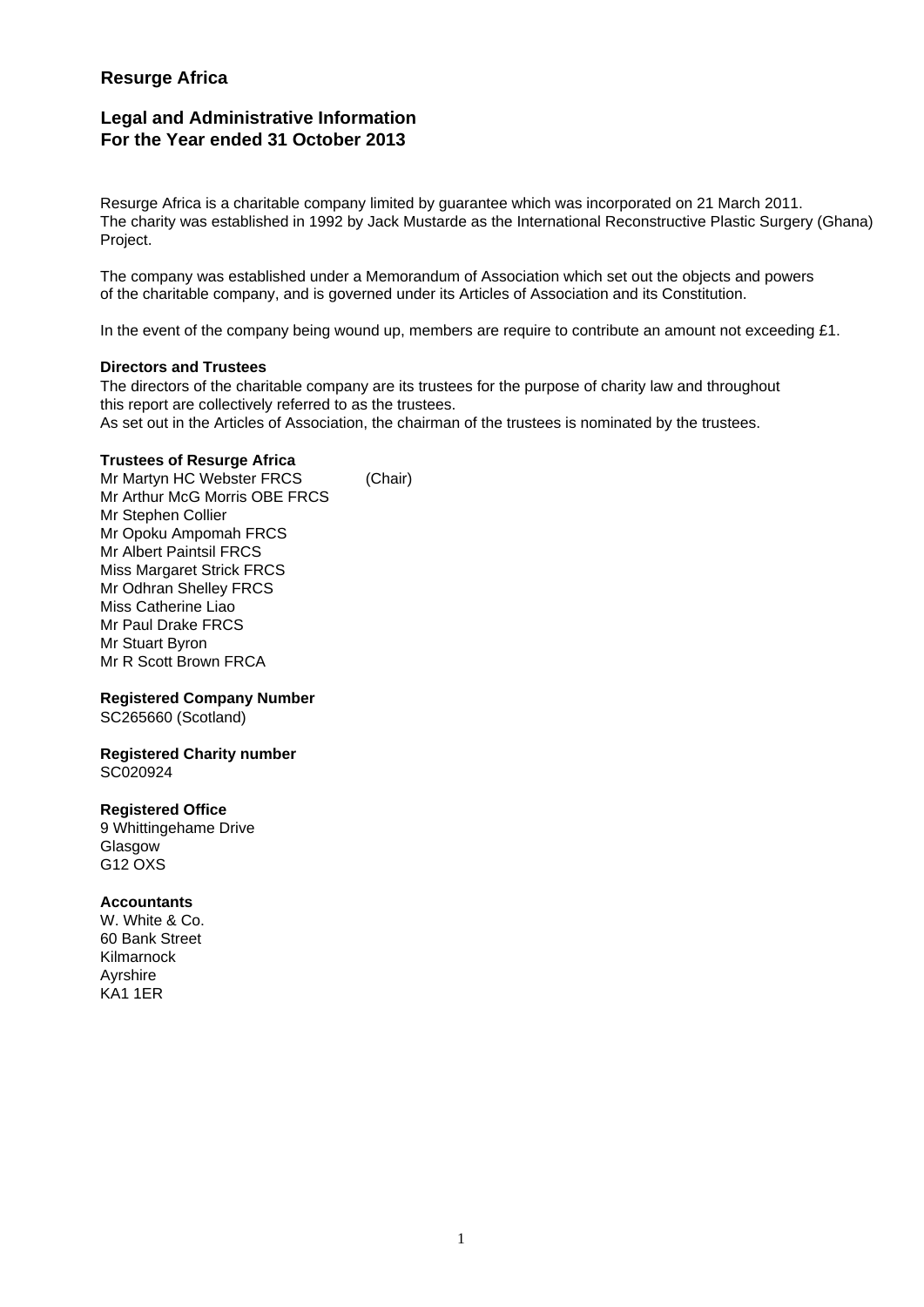### **Report of the Trustees For the Year ended 31 October 2013**

The trustees are pleased to present their report together with the financial statements of the charity for the year ended 31 October 2013.

Legal and administrative information set out on page 1 forms part of this report. The financial statements comply with current statutory requirements, the memorandum of association and the Statement of Recommended Practice (SORP 2005) - Accounting and Reporting by Charities.

#### **STRUCTURE, GOVERNANCE AND MANAGEMENT**

#### **Governing Document**

The charity is registered as a limited company and is governed by its Memorandum and Articles of Association and its constitution.

#### **Recruitment and appointment of new trustees**

Appointment of directors is governed by the Constitution of the Charity. The trustees are authorised to appoint new committee members to fill vacancies arising through resignation or death of an existing committee member.

#### **Induction and training of new trustees**

Most trustees are already familiar with the practical work of the Charity

#### **Organisational structure**

The charity is managed by the Committee who meet on an annual basis to discuss the work of the charity and any future developments. Day to day management of the charity is undertaken by the fundraiser manager, working with the treasurer, and reporting regularly to the trustees and the Chairman according to the project needs.

#### **Risk Management**

The trustees have a duty to identify and review the risks to which the charity is exposed and to ensure appropriate controls are in place to provide reasonable assurance against fraud and error.

#### **OBJECTIVES AND ACTIVITIES**

#### **Mission :**

Establishment of a sustainable self sufficient reconstructive plastic surgery service in Africa.

#### **Objectives :**

To use the techniques of reconstructive plastic surgery to alleviate suffering caused by damage to bodies from fire, disease, trauma and birth defects.

To provide training that will enable the establishment of essential self-sustaining Reconstructive Surgery units in West Africa.

This involves training of African reconstructive surgeons, anaesthetists, nurses and therapists. It includes working in partnership with local authorities to ensure that these highly skilled trainees will be able to function within a supported unit – by providing or facilitating mentorship, clinical infrastructure, equipment and auxiliary support staff.

There have been no changes in the objectives since the last Financial Statements.

#### **Beneficiaries in West Africa :**

**Patients:** Reconstructive surgery treats the often life-threatening physical damage caused to bodies by burns, accidents, cancers, tropical ulcers, conflict and genetic diseases; damage that leads to disability, deformity, marginalisation and death.

**Medical staff:** By increasing the numbers and skills of African surgeons, anaesthetists, nurses and therapists, more patients can be treated each year, better recovery and rehabilitation attained, waiting lists reduced, better outreach services developed and more African to African training carried out. All personnel trained over the years in Scotland and Africa by Resurge Africa remain in their countries, employed by their health services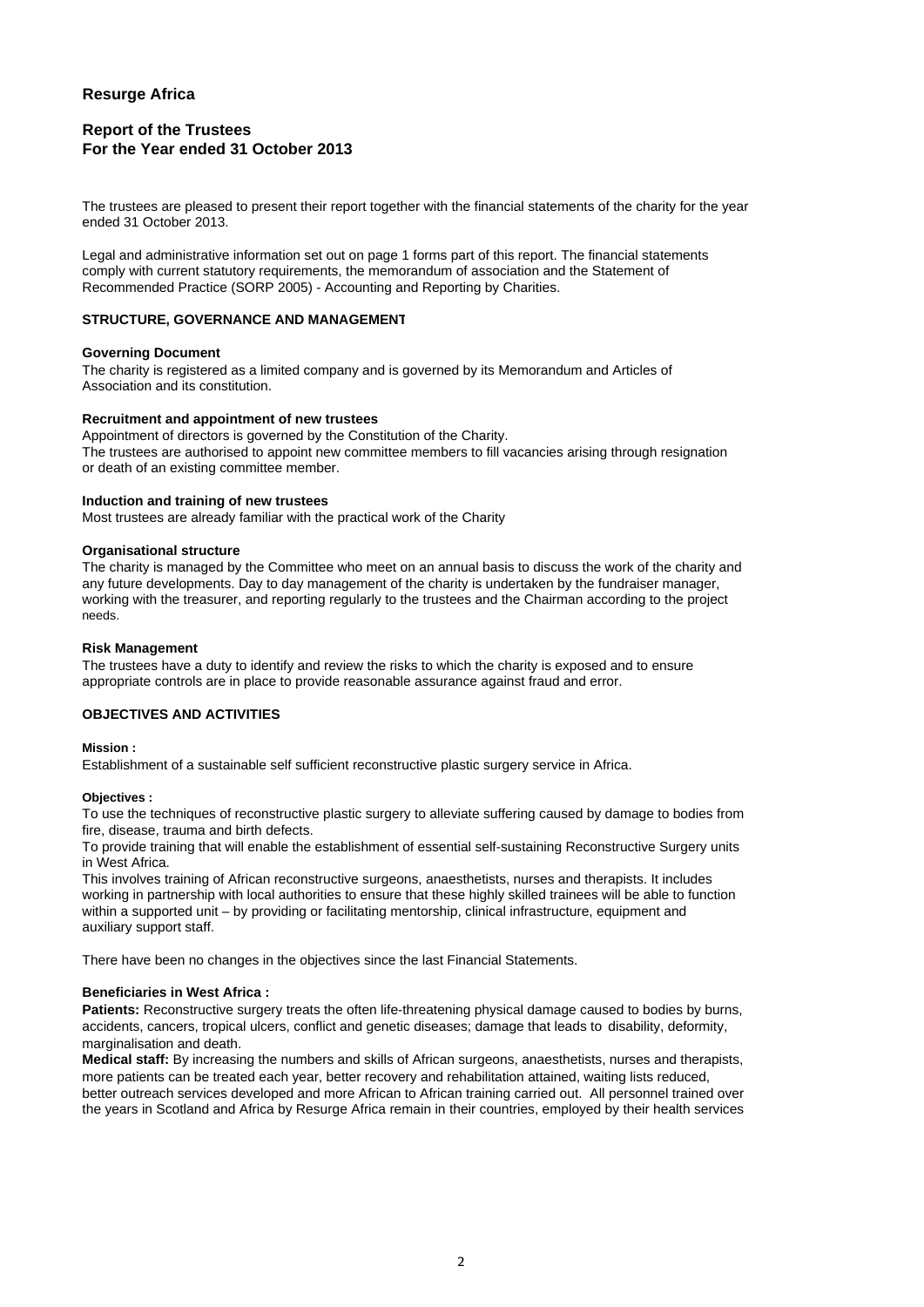### **Report of the Trustees For the Year ended 31 October 2013**

#### **Background :**

ReSurge Africa was established in Scotland in 1992. On a visiting surgical mission to Ghana, surgeon Jack Mustarde rose to the challenge issued by the president of Ghana to address the critical absence of a reconstructive surgery service. Resurge Africa has successfully established West Africa's first Reconstructive Plastic Surgery and Burns service in Ghana. By intensively training African surgeons, anaesthetists, nurses and therapists and by providing premises and the necessary medical equipment, a self-sustaining, highly skilled service has developed to serve the people of Ghana.

Resurge now consolidates this achievement through continuing to support postgraduate surgical trainees from Ghana through advanced fellowships at recognized international reconstructive surgery units.

In 2009 Resurge Africa extended its work to Sierra Leone, to build the country's first reconstructive surgery unit. A devastating civil war ended in 2002, leaving apocalyptic living conditions and minimal medical or training infrastructure. The successful surgical units in Ghana provided the model and also support for training of Sierra Leonean staff. This new long term project is a partnership with the Holy Spirit Hospital in Makeni, Italian NGO Fondazione Don Gnocchi and the Sierra Leonean Ministry of Health. In addition to an equipped unit, the Charity is training surgeons and ancillary staff in the techniques required to treat the conditions encountered locally.

In Sierra Leone reconstructive surgery operations have increase in 4 years from zero to 300 per annum thanks to the work of our voluntary medical missions. In future all operations will be carried out by Sierra Leonean teams.

There are numerous excellent international charities which provide medical missions to West Africa. They fund teams which carry out vital surgery on patients who would otherwise have no hope of treatment. ReSurge Africa is different in that our primary goal is the delivery of training. We enable the infrastructure for specialist surgical units, and invest in the long-term training of clinical staff to run these units. Training missions are used as part of setting up self-sustaining surgical units. These missions also treat many patients. Our real achievement is the lifelong contribution that a trained African surgeon will make to the lives of countless people over the span of their career. This is measured not only in transformed lives of patients, but in the leadership and inspiration that our trainees will provide to those who follow.

Our project will have succeeded when this Charity is no longer needed for the running of the reconstructive Our project will have succeeded when this Charity is no longer needed for the running of the reconstructive surgery units; when its trainees can provide the clinical expertise and the leadership to sustain their unit independent of our support. This self-sufficiency is even more powerfully expressed as that unit provides support to other regional centres. In this our project in Ghana has exceeded even the ambitious aims of the original founder.

#### **ACHIEVEMENTS AND PERFORMANCE**

#### **Ghana :**

Reconstructive Plastic Surgery and Burns Unit, Korle Bu Teaching hospital, Komfe Akonye Hospital, Kumasi

The charity has throughout the year continued to support the Reconstructive Plastic Surgery and Burns (RSPB) Centre in Accra and the unit at Komfo Anoyke Teaching Hospital in Kumasi. Both units are self-sustaining and entirely funded by the Ghanaian government. The charity provides support, largely through additional international training to surgical and physiotherapy staff.

This charity has financed the training of four Ghanaian surgeons for further training abroad this year. Dr Hoyt Williams from Kumasi has spent 3 months on a fellowship in India and Edem Anyigba , from Accra, is completing his year in Coimbatore practising advanced hand surgery with Professor Sabapathy. Dr Levi Ankrah is on a placement in the Canniesburn Plastic Surgery and Burns Unit at Glasgow Royal Infirmary for the next year. Dr Kwame Darko attended an international conference in hand surgery in India in March 2013, and is due to go to South Africa in May 2014 for a year's postgraduate fellowship.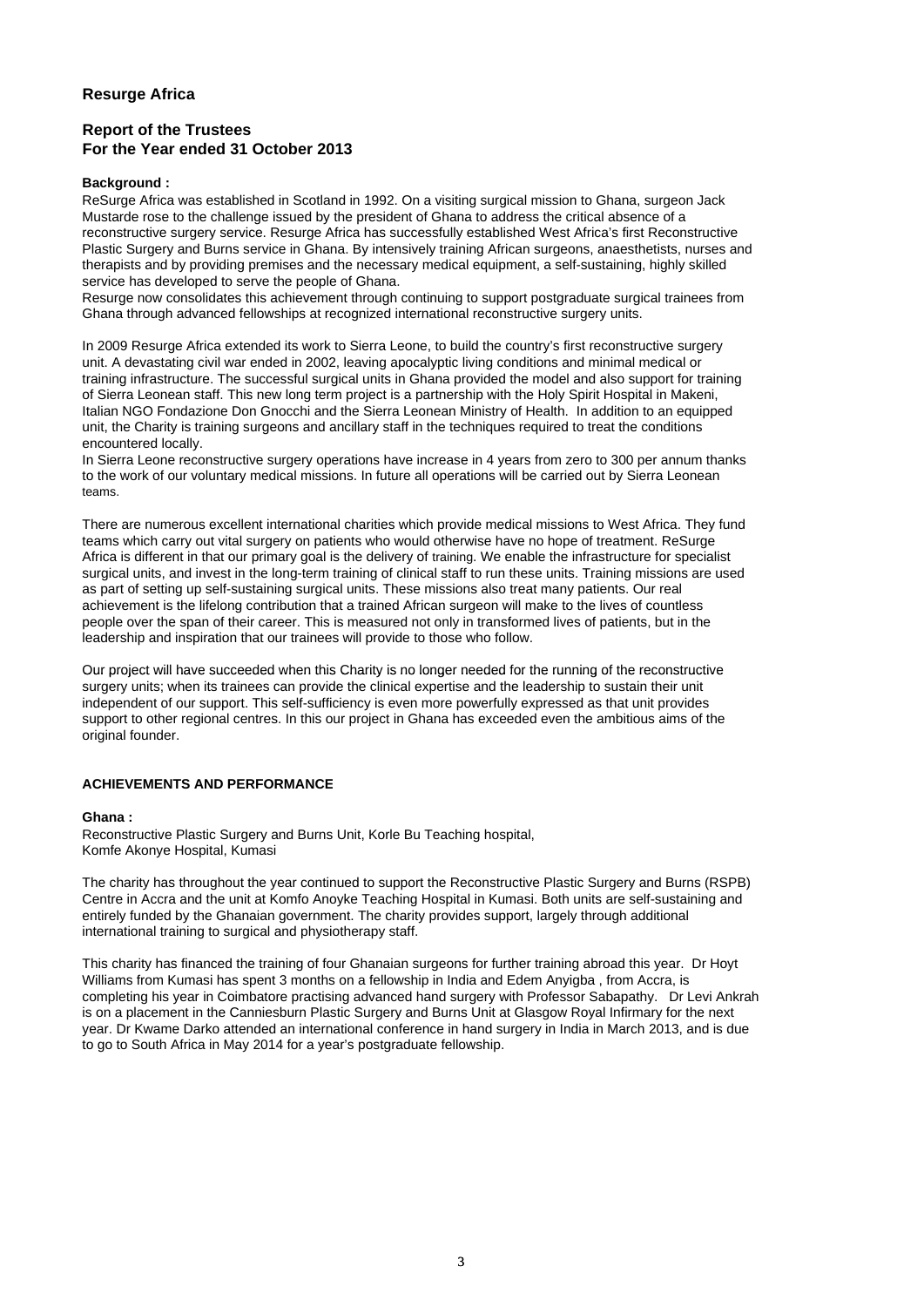### **Report of the Trustees For the Year ended 31 October 2013**

Progress in Ghana is now being driven by the Ghanaian surgical team under the leadership of Opoku Ampomah FRCS (Edinburgh) trained by Resurge at Canniesburn. The unit hosted a prestigious meeting of the Pan African Burns Association in Accra in October 2013, which demonstrates that Ghana is now one of the leading African nations in reconstructive plastic surgery. Pius Agbenorku and his colleagues in Kumasi are publishing articles prolifically in the medical press, which helps to make the progress in Ghana recognised worldwide.

Only the lack of a purpose built burn intensive care unit in Accra remains unfulfilled, although plans are being made to convert the rather unsuitable building adjacent to the Centre.

#### **Sierra Leone :**

Reconstructive surgery unit, Holy Spirit Hospital, Makeni

The number of surgeons visiting West Africa in a teaching role increased enabling the charity to continue a structured educational and hands-on training programme covering such topics as burns, hand surgery, trauma, oral cancer, anaesthetics and physiotherapy. Four missions from ReSurge Africa have been made this year to the Holy Spirit Hospital in Makeni, including a team led by surgeon Albert Paintsil from the unit in Ghana. The British Society for Surgery of the Hand (BSSH) has sent four missions, and there has been closer collaboration between the two charities particularly on the long-term training legacy of these missions. All medical volunteers give their time and expertise without charge and Resurge Africa and BSSH defray travelling costs.

Closer co-operation with international organizations engaged in medical missions to Sierra Leone has proved valuable this year, and renewed focus in 2014 on furthering our partnerships with Doctors of the World, Surg and Restore, BAPRAS, BFirst and BSSH, Rainbow4Africa and MSSI.

Two excellent young Sierra Leonean doctors are supported by Resurge in association with the Sierra Leonean Ministry of Health to undertake their six-year postgraduate surgical training in the Korle Bu Teaching Hospital in Accra. Dr Wongo still has 3 more years to complete and Dr Jalloh has 5 more years before returning to Makeni with their West African reconstructive surgical qualification.

In the Holy Spirit Hospital Sister Rose McDaid (in partnership with VMM Ireland) is in the second year of her residence as Nursing training co-ordinator. Through provision of an extensive in-house training programme for the nurses, the charity aims to provide the skills needed for supporting a specialist reconstructive surgery unit. Resurge supported a HSH nurse anaesthetist to train in Kenya for three months at the request of the hospital and in preparation for the arrival of a paediatric surgeon to the unit. UK based physiotherapist Jocasta Lilleyman has spent a year-long placement providing valuable one-to-one support and training in physio skills required for reconstructive surgery to the physiotherapist at the Holy Spirit Hospital.

#### **Equipment :**

Since 2005 Resurge Arica has provided Ghana with a wide range of new equipment and facilities worth in excess of £1.25 million. Most recently a £75,000 microscope was provided permitting the transfer of free tissue from one part of the body to another – an essential in modern reconstructive surgery particularly for hand, lower limb and oral cancer surgery operations. Recent funding has enabled the purchase of essential anaesthetic regulation equipment for the theatre at Makeni in Sierra Leone, to the value of £45,000.

Resurge Africa has continued its very important role of obtaining decommissioned but perfectly functioning medical equipment and consumables and shipping theses to Ghana and Sierra Leone. The shipments contain sutures, surgical instruments, anaesthetic equipment, bandages and dressings and other consumables, theatre and ward supplies, wheelchairs, walking frames, bedclothes, mattresses and other useful items which are greatly welcomed by the units. 2012-13 has been a record-breaking year in terms of the volume and quality of the donations of clinical and computer equipment for the hospitals in Sierra Leone and Ghana.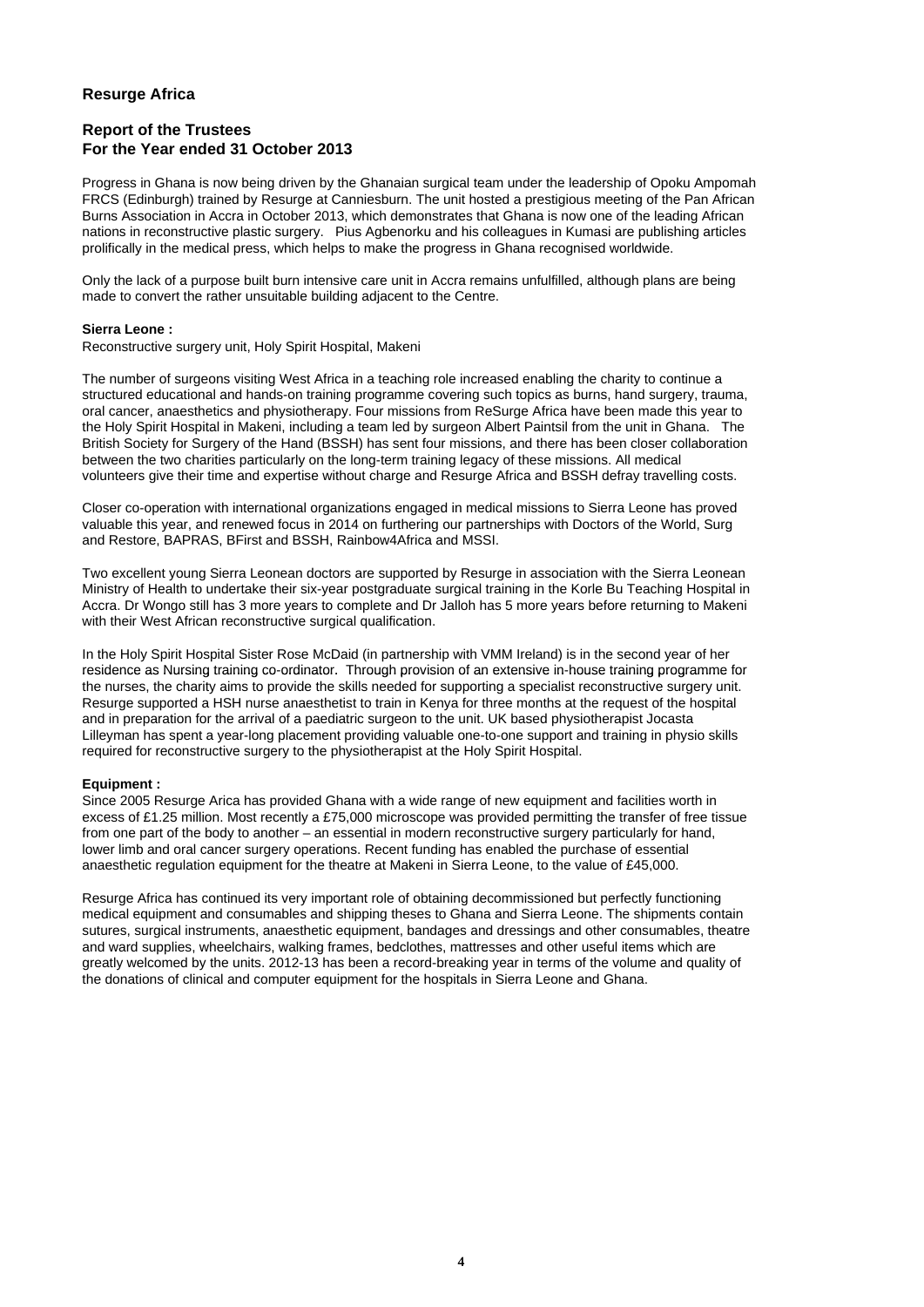### **Report of the Trustees For the Year ended 31 October 2013**

#### **FINANCIAL REVIEW**

#### **Principal Funding Sources**

The charity continued to secure funds to meet its objectives in the form of donations, both large and small, from many kind donors. The Trustees would like to express their thanks and gratitude to all those individuals, trusts and organisations that have contributed either in cash or in kind to the charity.

#### **Free Services**

The charity is grateful to its skilled volunteers for the time they dedicate to training medical staff in West Africa, and to the hospitals and suppliers who donate surplus equipment for the African hospitals.

| Voluntary anaesthetic services<br>Voluntary therapy services |   | -       |
|--------------------------------------------------------------|---|---------|
| Voluntary plastic surgery services and                       |   |         |
| Voluntary nursing services                                   |   | 125,000 |
| Donated medical equipment and supplies, estimated value      | £ | 300,000 |
|                                                              |   |         |
|                                                              |   | 425,000 |
|                                                              |   |         |

#### **Investments**

The Patients' Assistance Fund increased from £112,255 as at 1st November 2012 to £138,469 as at 31<sup>st</sup> October 2013. There were unrealised gains of £26,214 attributable to an increase in the value of listed shares.

#### **Reserves Policy**

The trustees have examined the charity's requirements for reserves in light of the main risks to the organisation. It has established a policy whereby the unrestricted funds not committed should be approximately nine months of the expenditure. The reserves are needed to meet the working capital requirements of the charity and the trustees are confident that at this level they would be able to continue the current activities of the charity.

#### **FUTURE DEVELOPMENTS**

#### **Training in 2014 :**

**Surgical** : Ongoing training in Ghana of 2 doctors from Sierra Leone, toward their formal qualification as reconstructive surgeons. Year-long fellowship in South Africa for recently qualified reconstructive surgery graduate.

**Nursing :** three-year programme of in-house training for the entire nursing cohort at Holy Spirit hospital, delivered by resident nursing trainer. Scholarships for nursing qualifications for HSH registered nurses. **Physiotherapy :** two individuals from Sierra Leone to be identified to train for three years abroad in physiotherapy (there is no training available in Sierra Leone). Further training support for HSH physiotherapist. **Anaesthetics :** with funding now in place, resurge needs to identify a Sierra Leonean doctor to send abroad for 5-year training programme in anaesthetics, essential to the future of the reconstructive surgery unit. Sierra Leone has one anaesthetist, most anaesthetic work being undertaken by nurse anaesthetists, and with the scarcity of graduates from the medical school, identifying a suitable trainee has proved difficult.

#### **Equipment :**

Two forty foot containers of medical equipment are ready to ship to West Africa.

A major priority for the Sierra Leone unit is to improve the storage and handling of this equipment, discussions are ongoing with a construction company in Sierra Leone to undertake the donation of a new store and classroom in Makeni.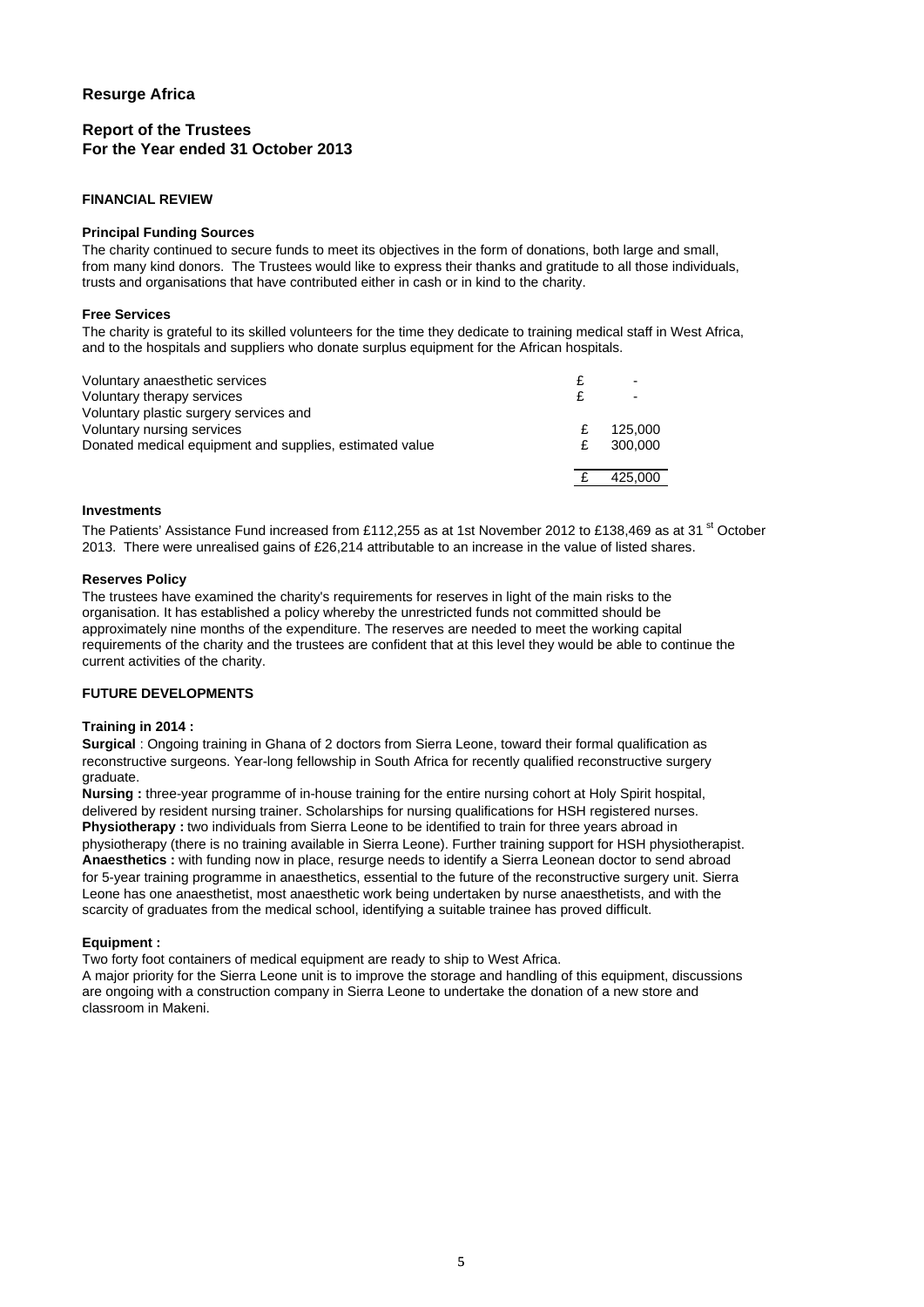### **Report of the Trustees For the Year ended 31 October 2013**

#### **Burns Units :**

The most frequent diagnosis that is treated at the centres in Accra, Kumasi and Makeni is burns which have a horrifying high incidence in Ghana and Sierra Leone and predominantly affect children. The resources available in Korle Bu Teaching Hospital are inadequate and a bigger and more sophisticated Burns Centre is needed. This is a multi-million pound project outside of the scope of the charity's current budgets.

While Komfo Anoyke in Kumasi has seen improvements in the facilities for the treatment of burns following the opening of a specialized 9-bedded intensive care unit, there is an urgent need for more dedicated facilities to treat burns and other patients in this hospital.

The charity is grateful to those who support it financially and to those who help by giving of their time and expertise. Enthusiasm is plentiful and encouraging results make the considerable effort expended very worthwhile. Grant giving trusts continue to be the main source of the charity's income although the economic climate is tough. Allan Burns, who has raised the significant income that has made the work of this charity possible, is to retire at the end of 2013. With a successful grant from Jersey of £96,500 awarded in December 2013 (reflected in next year's accounting period) he leaves the charity in a financially secure position to fund the training of all the doctors currently engaged in long postgraduate study programmes abroad, as well as able to fund further training for nurses, physios and an anaesthetist for Sierra Leone. Allan will be proposed as a Trustee, and will continue without salary to raise funds for a further year for Surg+Restore, our American partner charity.

Having been working with Resurge Africa for twenty one years now, I feel that I must retire and hand the reins on to a younger person. I do, therefore give notice that I plan to retire at the end of 2013. I have greatly enjoyed the privilege of acting as chairman and heartily thank my fellow trustees for their support. I would like to propose that Odhran Shelley be considered for my replacement as chairman

The position of Resurge Africa at the start of 2014 is good. A secure start has been made in Sierra Leone, but much remains to be done to achieve the long term security of the reconstructive surgery unit and further funding will have to be found to build on the strong foundations of the individuals already in training.

#### **ON BEHALF OF THE BOARD**:

............................................. Trustee – M C Webster

Date: 7 December 2013



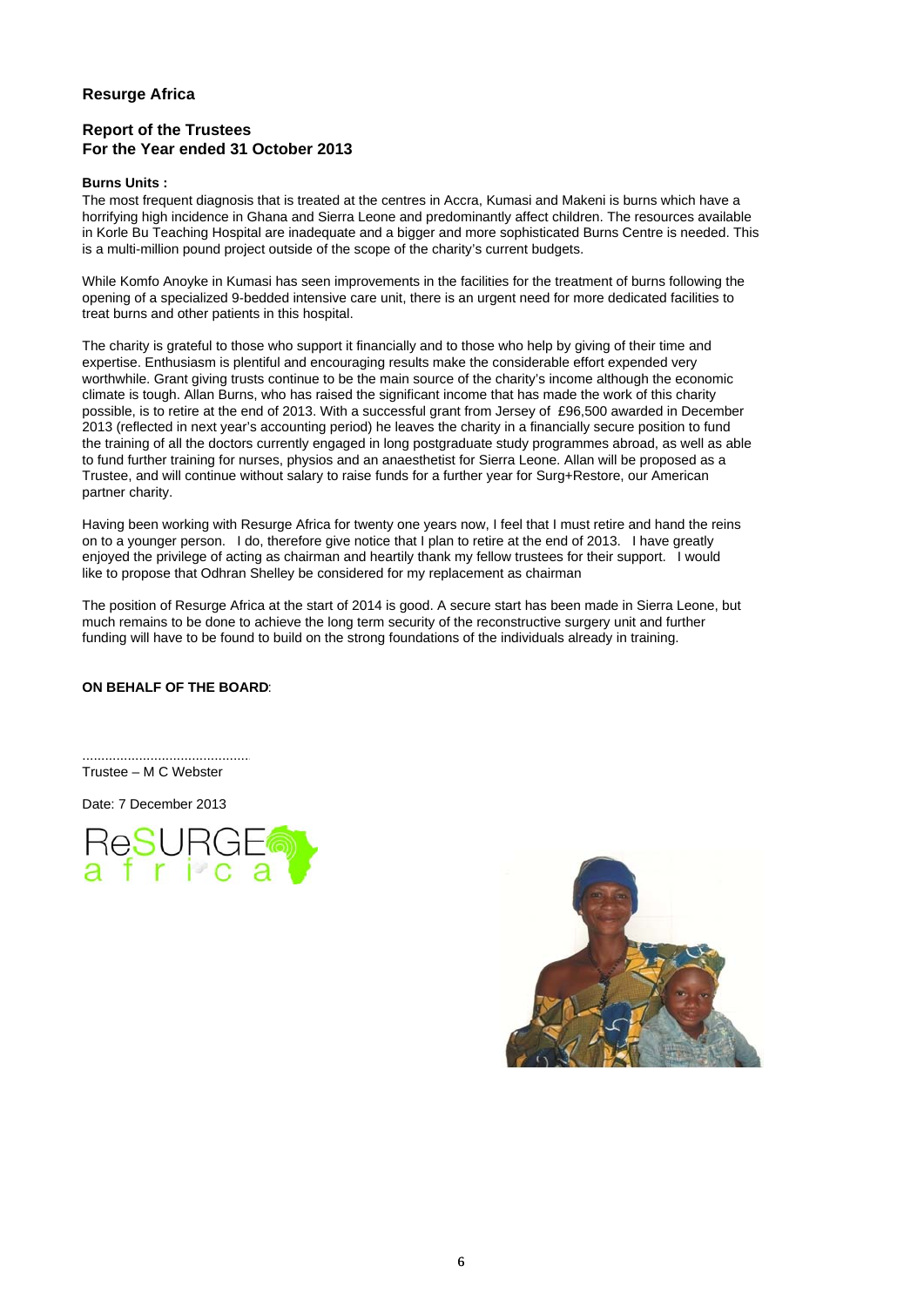# **Independent Examiner's Report to the Trustees of Resurge Africa**

I report on the accounts of the charity for the year ended 31 October 2013 which are set out on pages 8 to 13.

### **Respective responsibilities of trustees and examiner**

The charity's trustees (who are also the directors of the company for the purposes of company law) are responsible for the preparation of the accounts in accordance with the terms of the Charities and Trustee Investment (Scotland) Act 2005 and the Charities Accounts (Scotland) Regulations 2006.

The charity trustees consider that the audit requirement of Regulation 10(1) (a) to (c) of the 2006 Accounts Regulations does not apply. It is my responsibility to examine the accounts as required under section 44(1) (c) of the Act and to state whether particular matters have come to my

### **Basis of independent examiner's statement**

My examination is carried out in accordance with Regulation 11 of the Charities Accounts (Scotland) Regulations 2006. An examination includes a review of the accounting records kept by the charity and a comparison of the accounts presented with those records. It also includes consideration of any unusual items or disclosures in the accounts, and seeks explanations from the trustees concerning any such matters. The procedures undertaken do not provide all the evidence that would be required in an audit, and consequently I do not express an audit opinion on the view given by the accounts.

### **Independent examiner's statement**

In the course of my examination, no matter has come to my attention :

- 1. which gives me reasonable cause to believe that in any material respect the requirements:
	- to keep accounting records in accordance with Section 44(1) (a) of the 2005 Act and Regulation 4 of the 2006 Accounts Regulations, and
	- to prepare accounts which accord with the accounting records and comply with Regulation 8 of the 2006 Accounts Regulations have not been met, or
- 2. to which, in my opinion, attention should be drawn in order to enable a proper understanding of the accounts to be reached.

W. White Chartered Accountant W. White & Co. 60 Bank Street Kilmarnock KA1 1ER

DATE: 7 December 2013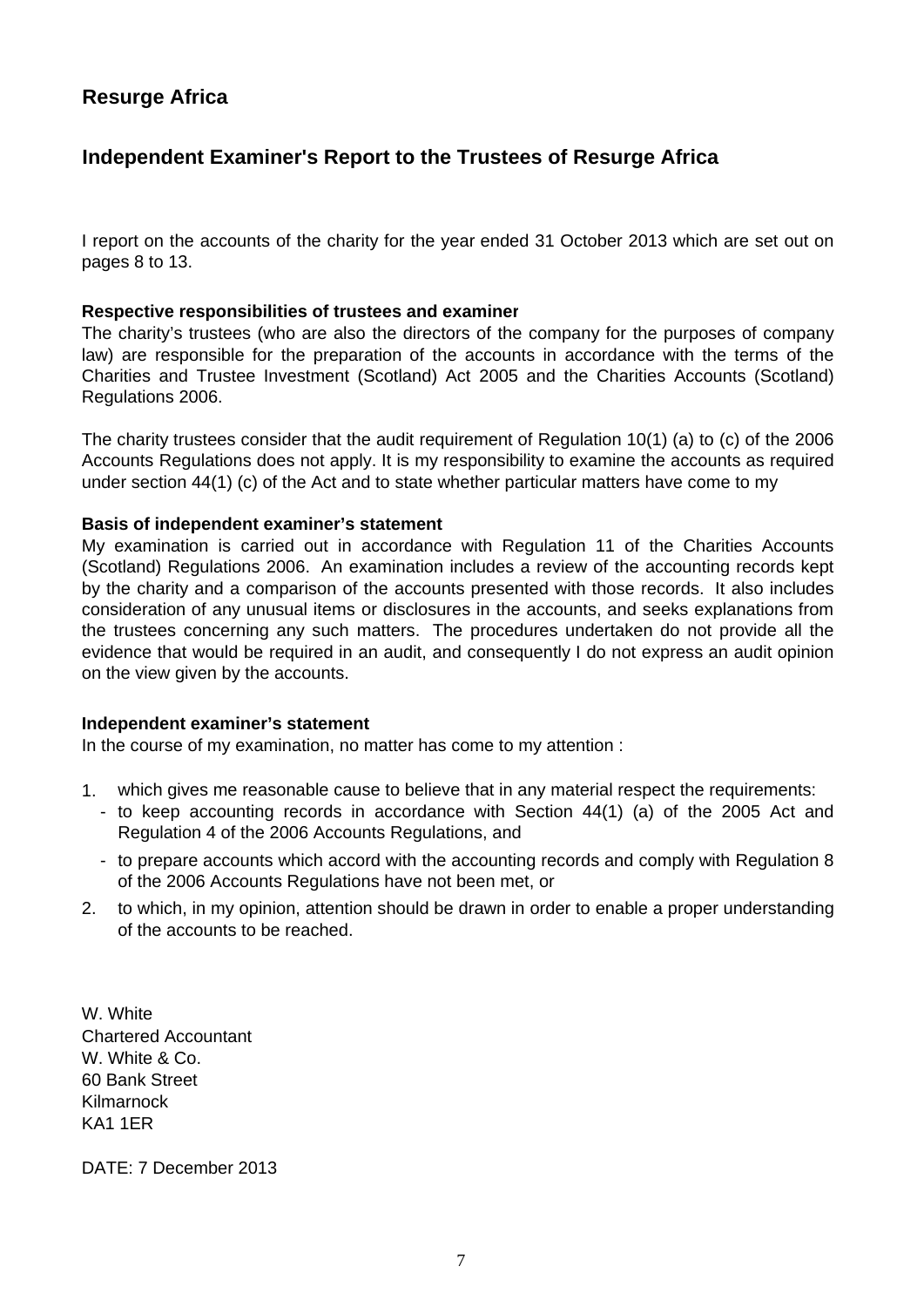## **Statement of Financial Activities For the Year ended 31 October 2013**

|                                                                          | <b>Note</b>    | <b>Unrestricted</b><br><b>Funds</b><br>2013 |                |   | <b>Restricted</b><br><b>Funds</b><br>2013 | <b>Total</b><br>2013 |           |
|--------------------------------------------------------------------------|----------------|---------------------------------------------|----------------|---|-------------------------------------------|----------------------|-----------|
| <b>Incoming Resources</b>                                                |                |                                             |                |   |                                           |                      |           |
| Incoming resources from charitable activities                            |                |                                             |                |   |                                           |                      |           |
| Voluntary Income                                                         | $\overline{2}$ | £                                           | 443,219        | £ | 39,030                                    |                      | £ 482,249 |
| Investment Income                                                        | $\mathbf{2}$   | £                                           | 12             | £ |                                           | £                    | 12        |
| <b>Total Incoming Resources</b>                                          |                | £                                           | 443,231        | £ | 39,030                                    |                      | £ 482,261 |
| <b>Resources Expended</b>                                                |                |                                             |                |   |                                           |                      |           |
| Charitable activities                                                    | 3              | £                                           | 68,200         | £ | 81,394                                    |                      | £ 149,594 |
| Governance costs                                                         | 3              | £                                           | 2,520          | £ | $\blacksquare$                            | £                    | 2,520     |
| Donations                                                                | 3              | £                                           | 425,000        | £ | $\blacksquare$                            | £                    | 425,000   |
| <b>Total Resources Expended</b>                                          |                | £                                           | 495,720        | £ | 81,394                                    |                      | £ 577,114 |
| <b>NET INCOMING/(OUTGOING) RESOURCES</b>                                 |                | £                                           | (52, 489)      | £ | (42, 364)                                 | E                    | (94, 853) |
| <b>Other Recognised Gains and Losses</b><br>Gain / (Loss) on Investments |                | £                                           | $\blacksquare$ | £ | 26,214                                    | £                    | 26,214    |
| Net movement in funds                                                    |                | £                                           | (52, 489)      | £ | (16, 150)                                 | £                    | (68, 639) |
| <b>Total funds brought forward</b>                                       |                | £                                           | 83,404         | £ | 232,255                                   |                      | £ 315,659 |
| <b>Total funds carried forward</b>                                       |                | £                                           | 30,915         | £ | 216,105                                   |                      | £ 247,020 |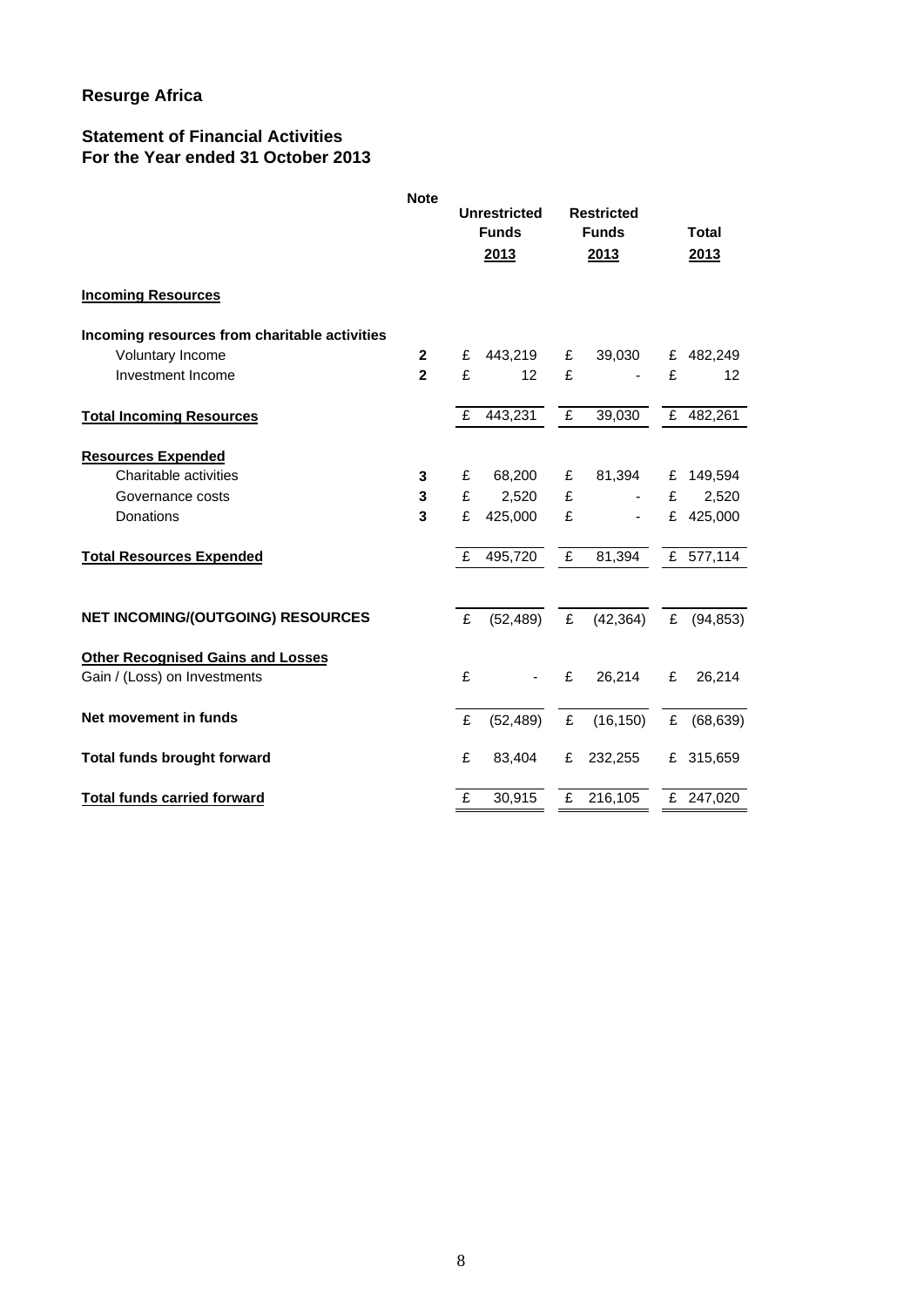|                | <u> 2012 </u>          |  |
|----------------|------------------------|--|
|                |                        |  |
|                |                        |  |
|                |                        |  |
| £              | £ 471,865<br>79        |  |
|                |                        |  |
|                | £ $471,944$            |  |
|                |                        |  |
|                | £ 132,845              |  |
| £              | 1,980                  |  |
|                | £ 325,000              |  |
|                |                        |  |
|                | $\overline{£}$ 459,825 |  |
|                |                        |  |
| £              | 12,119                 |  |
|                |                        |  |
|                | £ 10,067               |  |
|                |                        |  |
| $\mathbf f$    | 22,186                 |  |
|                | £ 293,473              |  |
|                |                        |  |
| $\overline{f}$ | 315,659                |  |

**Total**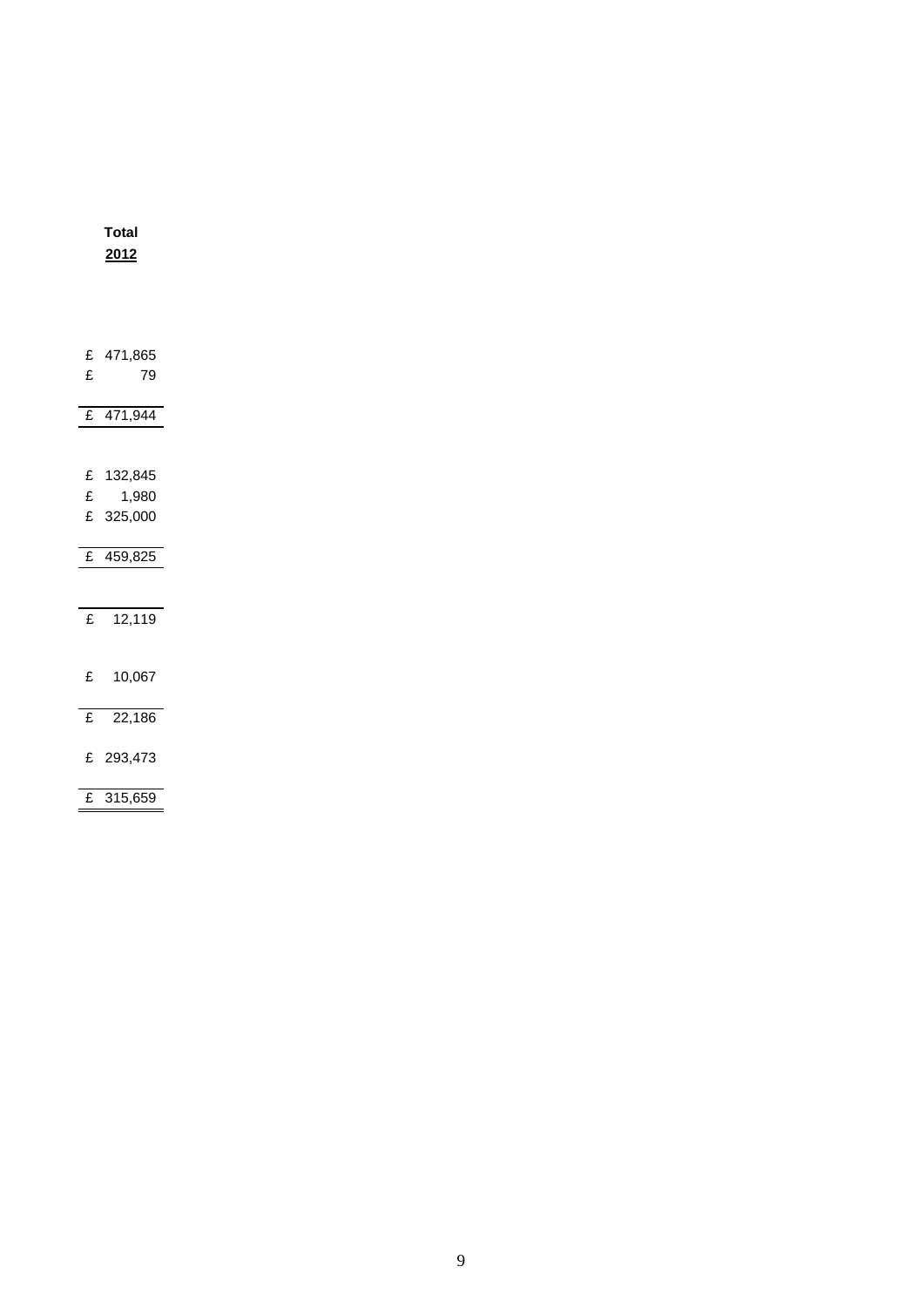## **Balance Sheet As at 31 October 2013**

|                                            |                | 2013       |          | 2012     |           |
|--------------------------------------------|----------------|------------|----------|----------|-----------|
|                                            | <b>Note</b>    |            |          |          |           |
| <b>FIXED ASSETS</b>                        |                | £          |          |          | £         |
| <b>INVESTMENTS</b>                         | 6              |            | £138,469 |          | £ 112,255 |
|                                            |                |            | £138,469 |          | £ 112,255 |
| <b>CURRENT ASSETS</b>                      |                |            |          |          |           |
| <b>Debtors</b>                             | $\overline{7}$ | £          |          | £        |           |
| Cash at Bank                               |                | £110,051   |          | £203,404 |           |
|                                            |                | £110,051   |          | £203,404 |           |
| <b>CREDITORS</b>                           |                |            |          |          |           |
| Amounts falling due within one year        | 8              | 1,500<br>£ |          | £        |           |
| <b>NET CURRENT ASSETS</b>                  |                |            | £108,551 |          | £ 203,404 |
| <b>TOTAL ASSETS LESS</b>                   |                |            |          |          |           |
| <b>CURRENT LIABILITIES</b>                 |                |            | £247,020 |          | £ 315,659 |
| <b>NET ASSETS</b>                          |                |            | £247,020 |          | £ 315,659 |
| <b>FUNDS</b>                               |                |            |          |          |           |
| <b>Unrestricted Funds</b>                  | 9              |            | £ 30,915 |          | £ 83,404  |
| <b>Restricted Funds</b>                    | 9              |            | £ 77,636 |          | £ 120,000 |
| <b>Restricted Patients Assistance Fund</b> | 9              |            | £138,469 |          | £ 112,255 |
| <b>Total Funds</b>                         | 10             |            | £247,020 |          | £ 315,659 |

For the year ended 31 October 2013 the company was entitled to exemption under section 477 of the Companies Act 2006 relating to small companies.

No members have required the company to obtain an audit of its accounts for the year in question in accordance with section 476 of the Companies Act 2006.

The directors acknowledge their responsibility for complying with the requirements of the Act with respect to accounting records and for the preparartion of accounts.

The accounts have been prepared in accordance with the special provisions relating to small companies within Part 15 of the Companies Act 2006 and with United Kingdom accounting standards, the Statement of Recommended Practice, Accounting and Reporting by Charities (SORP 2005) and the Companies Act 2006.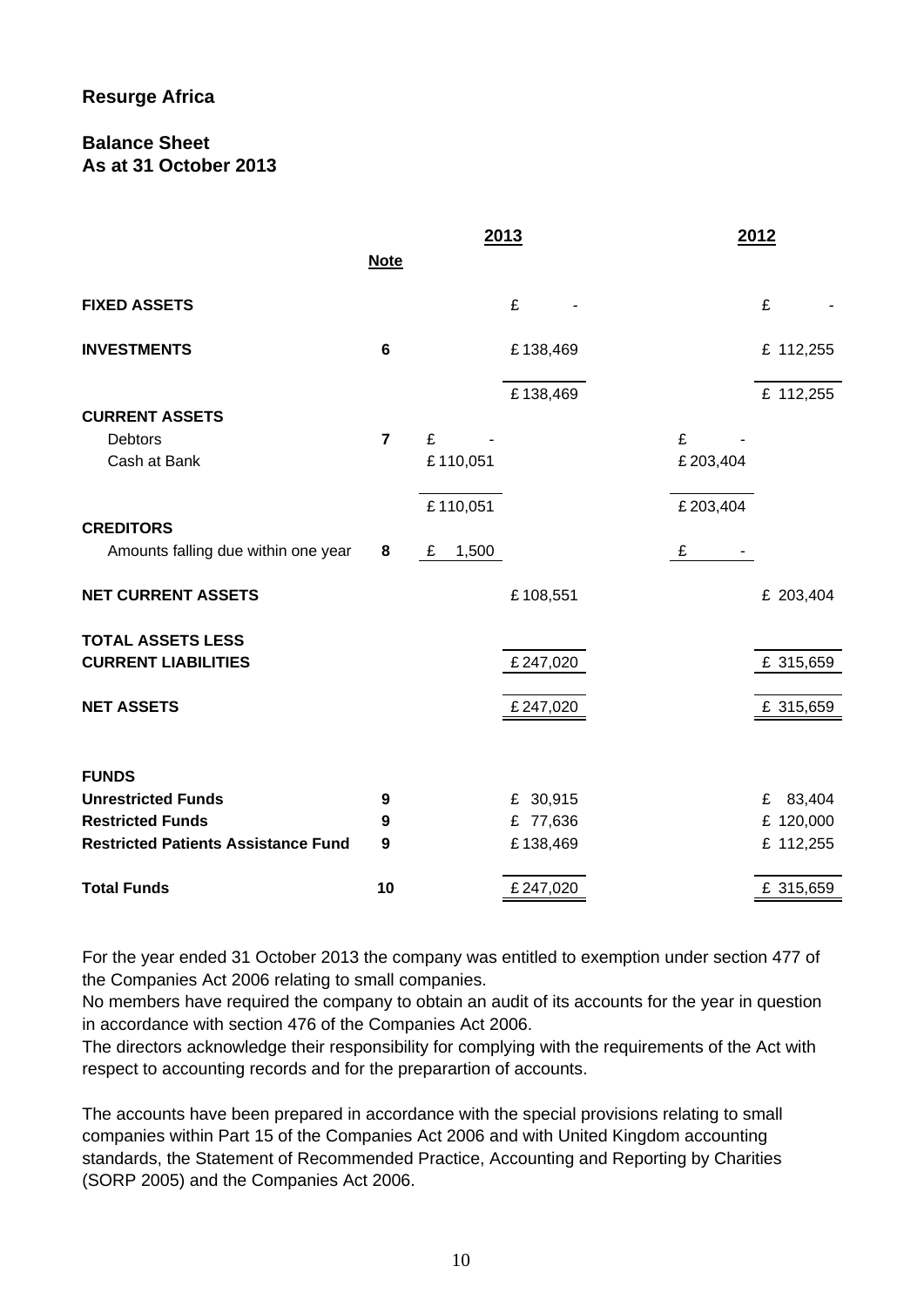The financial statements were approved by the Board of Trustees on 7 December 2013, and were signed on its behalf by :

Trustee - M C Webster

The notes on pages 10 to 13 form part of the financial statements.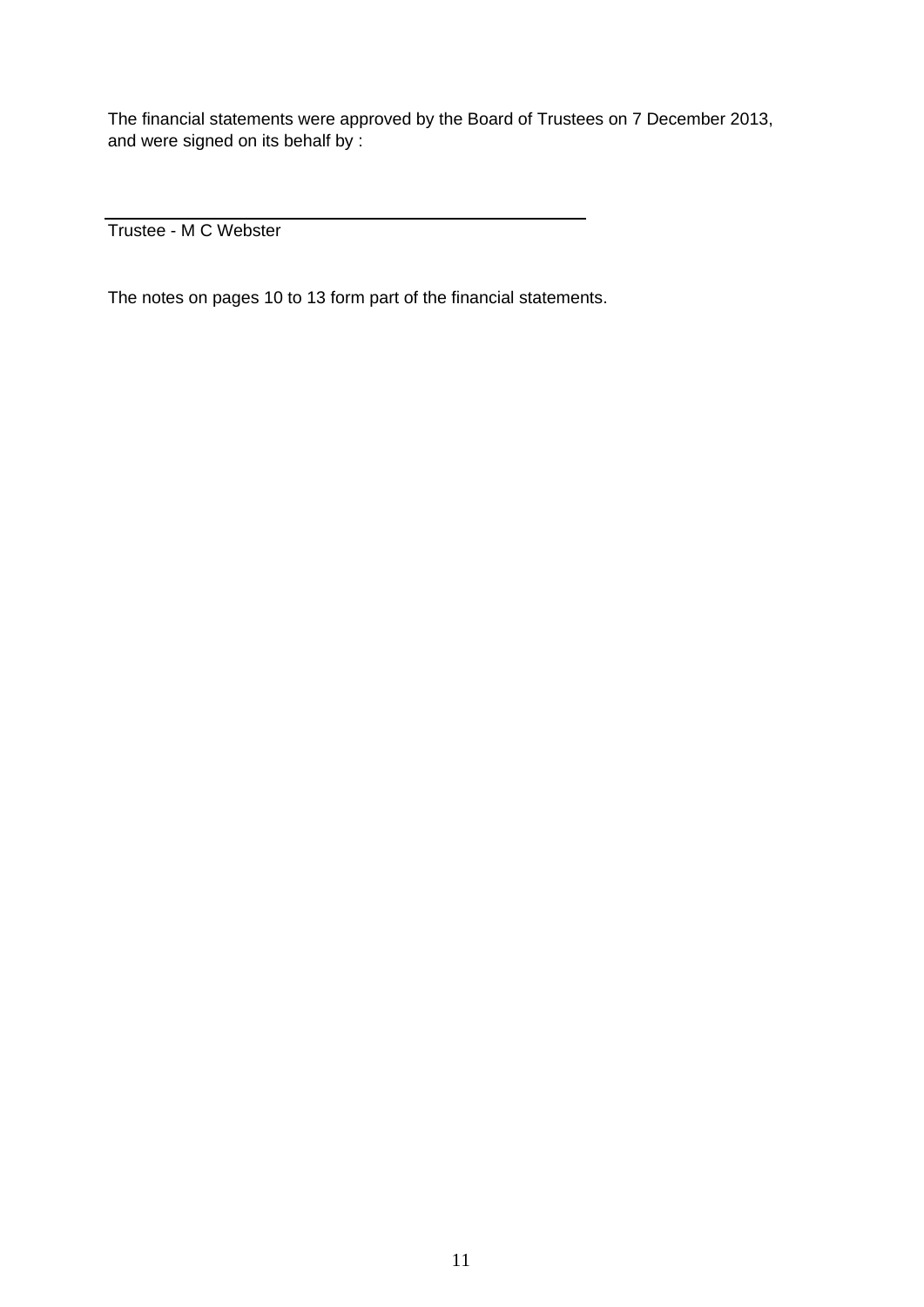### **Notes to the Financial Statements**

**For the Year Ended 31 October 2013**

### **1. ACCOUNTING POLICIES**

The principal accounting policies which are adopted consistently in the preparation of the financial statements are set out below.

### **(a) Basis of accounting**

The financial statements have been prepared under the historical cost convention and in accordance with the Financial Reporting Standard for Smaller Entities (effective April 2008), the requirements of the Statement of Recommended Practice, Accounting and Reporting, Acc and Reporting by Charities (SORP 2005), and the Companies Act 2006.

### **(b) Basis of preparation**

The accounts have been prepared in accordance with applicable accounting standards a historical cost convention, modified to reflect the inclusion of investments at market v accordance with the Charities and Trustee Investment (Scotland) Act 2005, The Charit (Scotland) Regulations 2006, the Regulations anent Congregational Finance approved by Assembly of the Church of Scotland in 2007 and the Statement of Recommended Practice and Reporting by Charities (2005).

### **(c) Incoming Resources**

Donations and other forms of voluntary income are recognised as incoming resources when r except insofar as they are incapable of financial measurement. This includes gifts in kind, incl expenditure at the price that Resurge Africa estimates it would pay in the open market for an service. estimated valuation. Donated services are valued and brought in as income and the appropria

#### **(d) Resources Expended**

Expenditure is accounted for on an accruals basis and has been classified under headings that aggregate all cost related to that category. Where costs cannot be directly attributed to particu headings they have been allocated to activities on a basis consistent with the use of resource

#### **(e) Investments**

Investments are shown in the Balance Sheet at their market value.

#### **(f) Taxation**

The charity is exempt from corporation tax on its charitable activities.

### **(g) Funds**

Funds are classified as either restricted funds or unrestricted funds, defined as follows:

- Restricted funds can only be used for particular restricted purposes within the objects of Restrictions arise when specified by the donor or when funds are raised for particular restricte

- Unrestricted funds are expendable at the discretion of the trustees in furtherance of the  $($ charity.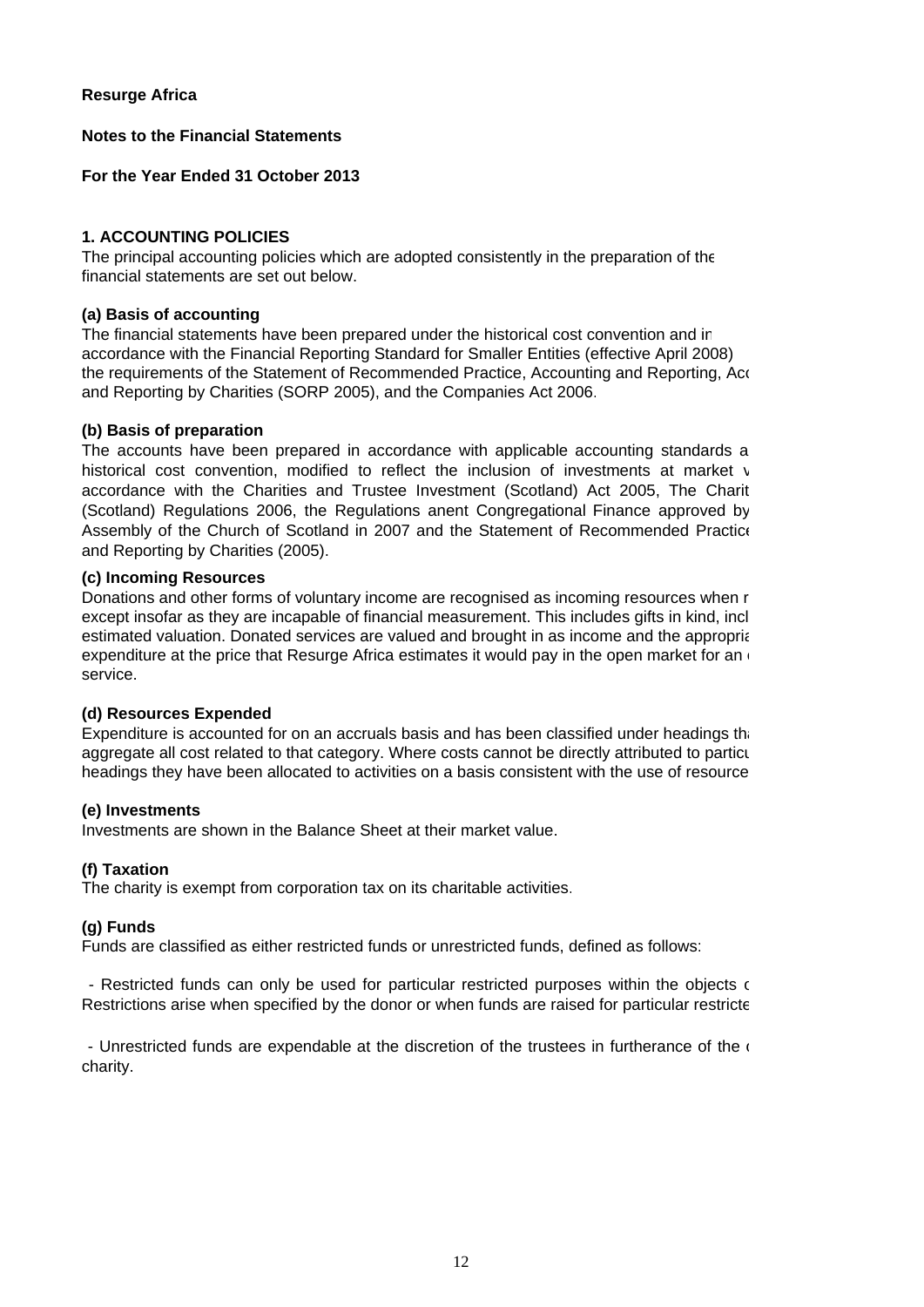counting

nd under the value, and in ties Accounts y the General e: Accounting

receivable, uded at equivalent ate

at ular es

of the charity. ed purposes

objects of the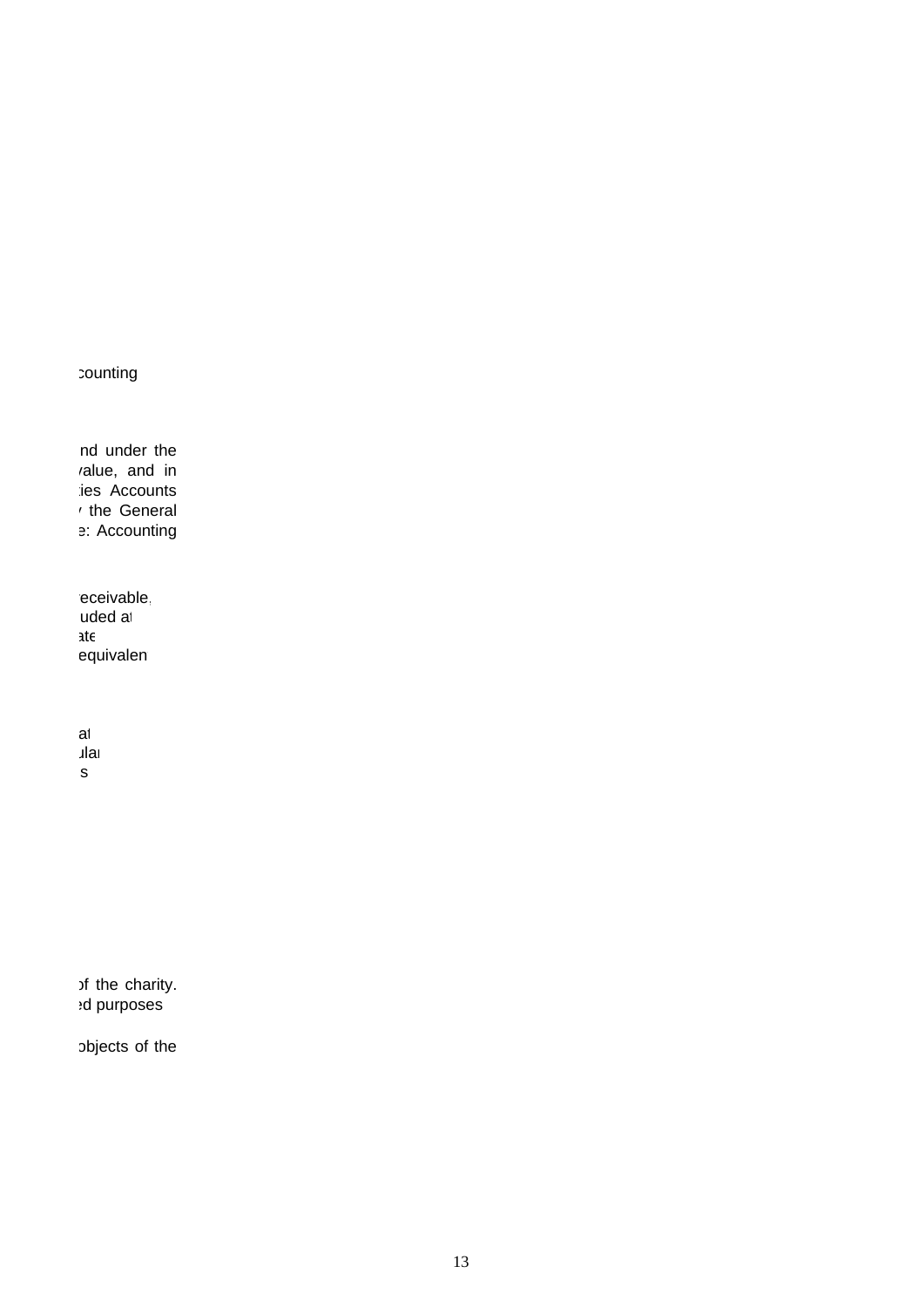### **Notes to the Financial Statements**

# **For the Year Ended 31 October 2013**

| <b>INCOMING RESOURCES FROM CHARITABLE ACTIVITIES</b><br>$\mathbf{2}$<br><b>Voluntary Income</b><br>Donations (monetary)<br>£<br>18,219<br>£ 39,030<br>57,249<br>£ 146,865<br>£<br>Donations (medical equipment)<br>£<br>300,000<br>£<br>300,000<br>£<br>£ 200,000<br>$\overline{\phantom{a}}$<br>Donations (volunteer services)<br>£<br>125,000<br>£<br>£<br>125,000<br>£ 125,000<br>$\overline{\phantom{a}}$<br>£<br>443,219<br>£ 39,030<br>£ 482,249<br>£ 471,865<br><b>Investment Income</b><br>£<br>12<br>£<br>12 <sup>2</sup><br>£<br>Bank Interest received<br>£<br>79<br>£<br>12<br>£<br>£<br>12 <sub>2</sub><br>£<br>79<br>$\overline{\phantom{a}}$<br>3 ANALYSIS OF RESOURCES EXPENDED<br><b>Charitable Activities</b><br>£<br>£<br>£<br>£<br>Anaesthetists Expenses<br>£<br>£<br>£<br>595<br>£<br><b>Treasurer Expenses</b><br>595<br>456<br>$\overline{a}$<br>£<br>£<br>£<br>£<br>Design & Printing<br>$\blacksquare$<br>$\blacksquare$<br>$\blacksquare$<br>£<br>£<br>£<br><b>Equipment &amp; Logistics</b><br>6,148<br>6,148<br>£<br>16,462<br>$\blacksquare$<br>£<br>£<br><b>Fundraising Expenses</b><br>3,541<br>£<br>3,541<br>£<br>2,684<br>$\blacksquare$<br>£<br>£<br>£<br>Ghana Management Fee<br>£<br>$\blacksquare$<br>£<br>£<br>£<br>£<br><b>Ghana Vehicles</b><br>$\blacksquare$<br>$\overline{a}$<br>£<br>£<br>£<br>£<br>Legal Fees<br>687<br>$\blacksquare$<br>£<br>£<br>£<br>£<br>Management, Fundraising & Equipment Fee<br>35,500<br>35,500<br>30,000<br>$\overline{\phantom{a}}$<br>£<br>£<br>Postage & Shipping<br>£<br>£<br>$\overline{\phantom{a}}$<br>$\frac{1}{2}$<br><b>PR Services</b><br>£<br>£<br>598<br>£<br>598<br>£<br>3,608<br>$\blacksquare$<br>Sierra Leone<br>£<br>£<br>£<br>60,540<br>16,227<br>60,540<br>£<br>$\overline{\phantom{a}}$<br>Subscriptions<br>£<br>350<br>£<br>£<br>350<br>£<br>180<br>$\frac{1}{2}$<br>Surgeons Expenses<br>£<br>6,093<br>£<br>£<br>6,093<br>6,376<br>£<br>$\overline{\phantom{a}}$<br>£<br>8,550<br>29,404<br>Training<br>£<br>20,854<br>£<br>£<br>50,165<br><b>Treasurer Fee</b><br>£<br>6,800<br>£<br>£<br>6,800<br>6,000<br>£<br>$\blacksquare$<br>£<br>£<br>£<br>£<br>25<br>25<br>Miscellaneous<br>$\sim$<br>£<br>£<br>£<br>Depreciation<br>£<br>$\overline{\phantom{a}}$<br>$\overline{\phantom{a}}$<br>$\overline{\phantom{0}}$<br>£ 149,594<br>£<br>£ 81,394<br>£ 132,845<br>68,200<br><b>Governance Costs</b><br>Independent Examiner's Fee<br>£<br>2,520<br>£<br>£<br>2,520<br>£<br>1,980<br>$\overline{\phantom{a}}$<br>£<br>2,520<br>£<br>£<br>2,520<br>£<br>1,980<br>$\blacksquare$<br><b>Donations</b><br><b>Medical Equipment</b><br>300,000<br>£ 300,000<br>£ 200,000<br>£<br>£<br>$\overline{\phantom{a}}$<br><b>Volunteer Services</b><br>£<br>125,000<br>£<br>£<br>125,000<br>£ 125,000<br>£<br>£<br>£<br>425,000<br>£ 325,000<br>425,000<br><b>TOTAL RESOURCES EXPENDED</b><br>£<br>£ 577,114<br>495,720<br>£ 81,394<br>£459,825 |  | <b>Unrestricted</b><br><b>Funds</b><br>2013 | <b>Restricted</b><br><b>Funds</b><br>2013 | Total<br>2013 | 2012 |
|-----------------------------------------------------------------------------------------------------------------------------------------------------------------------------------------------------------------------------------------------------------------------------------------------------------------------------------------------------------------------------------------------------------------------------------------------------------------------------------------------------------------------------------------------------------------------------------------------------------------------------------------------------------------------------------------------------------------------------------------------------------------------------------------------------------------------------------------------------------------------------------------------------------------------------------------------------------------------------------------------------------------------------------------------------------------------------------------------------------------------------------------------------------------------------------------------------------------------------------------------------------------------------------------------------------------------------------------------------------------------------------------------------------------------------------------------------------------------------------------------------------------------------------------------------------------------------------------------------------------------------------------------------------------------------------------------------------------------------------------------------------------------------------------------------------------------------------------------------------------------------------------------------------------------------------------------------------------------------------------------------------------------------------------------------------------------------------------------------------------------------------------------------------------------------------------------------------------------------------------------------------------------------------------------------------------------------------------------------------------------------------------------------------------------------------------------------------------------------------------------------------------------------------------------------------------------------------------------------------------------------------------------------------------------------------------------------------------------------------------------------------------------------------------------------------------------------------------------------------------------------------------------------------------------------------|--|---------------------------------------------|-------------------------------------------|---------------|------|
|                                                                                                                                                                                                                                                                                                                                                                                                                                                                                                                                                                                                                                                                                                                                                                                                                                                                                                                                                                                                                                                                                                                                                                                                                                                                                                                                                                                                                                                                                                                                                                                                                                                                                                                                                                                                                                                                                                                                                                                                                                                                                                                                                                                                                                                                                                                                                                                                                                                                                                                                                                                                                                                                                                                                                                                                                                                                                                                                   |  |                                             |                                           |               |      |
|                                                                                                                                                                                                                                                                                                                                                                                                                                                                                                                                                                                                                                                                                                                                                                                                                                                                                                                                                                                                                                                                                                                                                                                                                                                                                                                                                                                                                                                                                                                                                                                                                                                                                                                                                                                                                                                                                                                                                                                                                                                                                                                                                                                                                                                                                                                                                                                                                                                                                                                                                                                                                                                                                                                                                                                                                                                                                                                                   |  |                                             |                                           |               |      |
|                                                                                                                                                                                                                                                                                                                                                                                                                                                                                                                                                                                                                                                                                                                                                                                                                                                                                                                                                                                                                                                                                                                                                                                                                                                                                                                                                                                                                                                                                                                                                                                                                                                                                                                                                                                                                                                                                                                                                                                                                                                                                                                                                                                                                                                                                                                                                                                                                                                                                                                                                                                                                                                                                                                                                                                                                                                                                                                                   |  |                                             |                                           |               |      |
|                                                                                                                                                                                                                                                                                                                                                                                                                                                                                                                                                                                                                                                                                                                                                                                                                                                                                                                                                                                                                                                                                                                                                                                                                                                                                                                                                                                                                                                                                                                                                                                                                                                                                                                                                                                                                                                                                                                                                                                                                                                                                                                                                                                                                                                                                                                                                                                                                                                                                                                                                                                                                                                                                                                                                                                                                                                                                                                                   |  |                                             |                                           |               |      |
|                                                                                                                                                                                                                                                                                                                                                                                                                                                                                                                                                                                                                                                                                                                                                                                                                                                                                                                                                                                                                                                                                                                                                                                                                                                                                                                                                                                                                                                                                                                                                                                                                                                                                                                                                                                                                                                                                                                                                                                                                                                                                                                                                                                                                                                                                                                                                                                                                                                                                                                                                                                                                                                                                                                                                                                                                                                                                                                                   |  |                                             |                                           |               |      |
|                                                                                                                                                                                                                                                                                                                                                                                                                                                                                                                                                                                                                                                                                                                                                                                                                                                                                                                                                                                                                                                                                                                                                                                                                                                                                                                                                                                                                                                                                                                                                                                                                                                                                                                                                                                                                                                                                                                                                                                                                                                                                                                                                                                                                                                                                                                                                                                                                                                                                                                                                                                                                                                                                                                                                                                                                                                                                                                                   |  |                                             |                                           |               |      |
|                                                                                                                                                                                                                                                                                                                                                                                                                                                                                                                                                                                                                                                                                                                                                                                                                                                                                                                                                                                                                                                                                                                                                                                                                                                                                                                                                                                                                                                                                                                                                                                                                                                                                                                                                                                                                                                                                                                                                                                                                                                                                                                                                                                                                                                                                                                                                                                                                                                                                                                                                                                                                                                                                                                                                                                                                                                                                                                                   |  |                                             |                                           |               |      |
|                                                                                                                                                                                                                                                                                                                                                                                                                                                                                                                                                                                                                                                                                                                                                                                                                                                                                                                                                                                                                                                                                                                                                                                                                                                                                                                                                                                                                                                                                                                                                                                                                                                                                                                                                                                                                                                                                                                                                                                                                                                                                                                                                                                                                                                                                                                                                                                                                                                                                                                                                                                                                                                                                                                                                                                                                                                                                                                                   |  |                                             |                                           |               |      |
|                                                                                                                                                                                                                                                                                                                                                                                                                                                                                                                                                                                                                                                                                                                                                                                                                                                                                                                                                                                                                                                                                                                                                                                                                                                                                                                                                                                                                                                                                                                                                                                                                                                                                                                                                                                                                                                                                                                                                                                                                                                                                                                                                                                                                                                                                                                                                                                                                                                                                                                                                                                                                                                                                                                                                                                                                                                                                                                                   |  |                                             |                                           |               |      |
|                                                                                                                                                                                                                                                                                                                                                                                                                                                                                                                                                                                                                                                                                                                                                                                                                                                                                                                                                                                                                                                                                                                                                                                                                                                                                                                                                                                                                                                                                                                                                                                                                                                                                                                                                                                                                                                                                                                                                                                                                                                                                                                                                                                                                                                                                                                                                                                                                                                                                                                                                                                                                                                                                                                                                                                                                                                                                                                                   |  |                                             |                                           |               |      |
|                                                                                                                                                                                                                                                                                                                                                                                                                                                                                                                                                                                                                                                                                                                                                                                                                                                                                                                                                                                                                                                                                                                                                                                                                                                                                                                                                                                                                                                                                                                                                                                                                                                                                                                                                                                                                                                                                                                                                                                                                                                                                                                                                                                                                                                                                                                                                                                                                                                                                                                                                                                                                                                                                                                                                                                                                                                                                                                                   |  |                                             |                                           |               |      |
|                                                                                                                                                                                                                                                                                                                                                                                                                                                                                                                                                                                                                                                                                                                                                                                                                                                                                                                                                                                                                                                                                                                                                                                                                                                                                                                                                                                                                                                                                                                                                                                                                                                                                                                                                                                                                                                                                                                                                                                                                                                                                                                                                                                                                                                                                                                                                                                                                                                                                                                                                                                                                                                                                                                                                                                                                                                                                                                                   |  |                                             |                                           |               |      |
|                                                                                                                                                                                                                                                                                                                                                                                                                                                                                                                                                                                                                                                                                                                                                                                                                                                                                                                                                                                                                                                                                                                                                                                                                                                                                                                                                                                                                                                                                                                                                                                                                                                                                                                                                                                                                                                                                                                                                                                                                                                                                                                                                                                                                                                                                                                                                                                                                                                                                                                                                                                                                                                                                                                                                                                                                                                                                                                                   |  |                                             |                                           |               |      |
|                                                                                                                                                                                                                                                                                                                                                                                                                                                                                                                                                                                                                                                                                                                                                                                                                                                                                                                                                                                                                                                                                                                                                                                                                                                                                                                                                                                                                                                                                                                                                                                                                                                                                                                                                                                                                                                                                                                                                                                                                                                                                                                                                                                                                                                                                                                                                                                                                                                                                                                                                                                                                                                                                                                                                                                                                                                                                                                                   |  |                                             |                                           |               |      |
|                                                                                                                                                                                                                                                                                                                                                                                                                                                                                                                                                                                                                                                                                                                                                                                                                                                                                                                                                                                                                                                                                                                                                                                                                                                                                                                                                                                                                                                                                                                                                                                                                                                                                                                                                                                                                                                                                                                                                                                                                                                                                                                                                                                                                                                                                                                                                                                                                                                                                                                                                                                                                                                                                                                                                                                                                                                                                                                                   |  |                                             |                                           |               |      |
|                                                                                                                                                                                                                                                                                                                                                                                                                                                                                                                                                                                                                                                                                                                                                                                                                                                                                                                                                                                                                                                                                                                                                                                                                                                                                                                                                                                                                                                                                                                                                                                                                                                                                                                                                                                                                                                                                                                                                                                                                                                                                                                                                                                                                                                                                                                                                                                                                                                                                                                                                                                                                                                                                                                                                                                                                                                                                                                                   |  |                                             |                                           |               |      |
|                                                                                                                                                                                                                                                                                                                                                                                                                                                                                                                                                                                                                                                                                                                                                                                                                                                                                                                                                                                                                                                                                                                                                                                                                                                                                                                                                                                                                                                                                                                                                                                                                                                                                                                                                                                                                                                                                                                                                                                                                                                                                                                                                                                                                                                                                                                                                                                                                                                                                                                                                                                                                                                                                                                                                                                                                                                                                                                                   |  |                                             |                                           |               |      |
|                                                                                                                                                                                                                                                                                                                                                                                                                                                                                                                                                                                                                                                                                                                                                                                                                                                                                                                                                                                                                                                                                                                                                                                                                                                                                                                                                                                                                                                                                                                                                                                                                                                                                                                                                                                                                                                                                                                                                                                                                                                                                                                                                                                                                                                                                                                                                                                                                                                                                                                                                                                                                                                                                                                                                                                                                                                                                                                                   |  |                                             |                                           |               |      |
|                                                                                                                                                                                                                                                                                                                                                                                                                                                                                                                                                                                                                                                                                                                                                                                                                                                                                                                                                                                                                                                                                                                                                                                                                                                                                                                                                                                                                                                                                                                                                                                                                                                                                                                                                                                                                                                                                                                                                                                                                                                                                                                                                                                                                                                                                                                                                                                                                                                                                                                                                                                                                                                                                                                                                                                                                                                                                                                                   |  |                                             |                                           |               |      |
|                                                                                                                                                                                                                                                                                                                                                                                                                                                                                                                                                                                                                                                                                                                                                                                                                                                                                                                                                                                                                                                                                                                                                                                                                                                                                                                                                                                                                                                                                                                                                                                                                                                                                                                                                                                                                                                                                                                                                                                                                                                                                                                                                                                                                                                                                                                                                                                                                                                                                                                                                                                                                                                                                                                                                                                                                                                                                                                                   |  |                                             |                                           |               |      |
|                                                                                                                                                                                                                                                                                                                                                                                                                                                                                                                                                                                                                                                                                                                                                                                                                                                                                                                                                                                                                                                                                                                                                                                                                                                                                                                                                                                                                                                                                                                                                                                                                                                                                                                                                                                                                                                                                                                                                                                                                                                                                                                                                                                                                                                                                                                                                                                                                                                                                                                                                                                                                                                                                                                                                                                                                                                                                                                                   |  |                                             |                                           |               |      |
|                                                                                                                                                                                                                                                                                                                                                                                                                                                                                                                                                                                                                                                                                                                                                                                                                                                                                                                                                                                                                                                                                                                                                                                                                                                                                                                                                                                                                                                                                                                                                                                                                                                                                                                                                                                                                                                                                                                                                                                                                                                                                                                                                                                                                                                                                                                                                                                                                                                                                                                                                                                                                                                                                                                                                                                                                                                                                                                                   |  |                                             |                                           |               |      |
|                                                                                                                                                                                                                                                                                                                                                                                                                                                                                                                                                                                                                                                                                                                                                                                                                                                                                                                                                                                                                                                                                                                                                                                                                                                                                                                                                                                                                                                                                                                                                                                                                                                                                                                                                                                                                                                                                                                                                                                                                                                                                                                                                                                                                                                                                                                                                                                                                                                                                                                                                                                                                                                                                                                                                                                                                                                                                                                                   |  |                                             |                                           |               |      |
|                                                                                                                                                                                                                                                                                                                                                                                                                                                                                                                                                                                                                                                                                                                                                                                                                                                                                                                                                                                                                                                                                                                                                                                                                                                                                                                                                                                                                                                                                                                                                                                                                                                                                                                                                                                                                                                                                                                                                                                                                                                                                                                                                                                                                                                                                                                                                                                                                                                                                                                                                                                                                                                                                                                                                                                                                                                                                                                                   |  |                                             |                                           |               |      |
|                                                                                                                                                                                                                                                                                                                                                                                                                                                                                                                                                                                                                                                                                                                                                                                                                                                                                                                                                                                                                                                                                                                                                                                                                                                                                                                                                                                                                                                                                                                                                                                                                                                                                                                                                                                                                                                                                                                                                                                                                                                                                                                                                                                                                                                                                                                                                                                                                                                                                                                                                                                                                                                                                                                                                                                                                                                                                                                                   |  |                                             |                                           |               |      |
|                                                                                                                                                                                                                                                                                                                                                                                                                                                                                                                                                                                                                                                                                                                                                                                                                                                                                                                                                                                                                                                                                                                                                                                                                                                                                                                                                                                                                                                                                                                                                                                                                                                                                                                                                                                                                                                                                                                                                                                                                                                                                                                                                                                                                                                                                                                                                                                                                                                                                                                                                                                                                                                                                                                                                                                                                                                                                                                                   |  |                                             |                                           |               |      |
|                                                                                                                                                                                                                                                                                                                                                                                                                                                                                                                                                                                                                                                                                                                                                                                                                                                                                                                                                                                                                                                                                                                                                                                                                                                                                                                                                                                                                                                                                                                                                                                                                                                                                                                                                                                                                                                                                                                                                                                                                                                                                                                                                                                                                                                                                                                                                                                                                                                                                                                                                                                                                                                                                                                                                                                                                                                                                                                                   |  |                                             |                                           |               |      |
|                                                                                                                                                                                                                                                                                                                                                                                                                                                                                                                                                                                                                                                                                                                                                                                                                                                                                                                                                                                                                                                                                                                                                                                                                                                                                                                                                                                                                                                                                                                                                                                                                                                                                                                                                                                                                                                                                                                                                                                                                                                                                                                                                                                                                                                                                                                                                                                                                                                                                                                                                                                                                                                                                                                                                                                                                                                                                                                                   |  |                                             |                                           |               |      |
|                                                                                                                                                                                                                                                                                                                                                                                                                                                                                                                                                                                                                                                                                                                                                                                                                                                                                                                                                                                                                                                                                                                                                                                                                                                                                                                                                                                                                                                                                                                                                                                                                                                                                                                                                                                                                                                                                                                                                                                                                                                                                                                                                                                                                                                                                                                                                                                                                                                                                                                                                                                                                                                                                                                                                                                                                                                                                                                                   |  |                                             |                                           |               |      |
|                                                                                                                                                                                                                                                                                                                                                                                                                                                                                                                                                                                                                                                                                                                                                                                                                                                                                                                                                                                                                                                                                                                                                                                                                                                                                                                                                                                                                                                                                                                                                                                                                                                                                                                                                                                                                                                                                                                                                                                                                                                                                                                                                                                                                                                                                                                                                                                                                                                                                                                                                                                                                                                                                                                                                                                                                                                                                                                                   |  |                                             |                                           |               |      |
|                                                                                                                                                                                                                                                                                                                                                                                                                                                                                                                                                                                                                                                                                                                                                                                                                                                                                                                                                                                                                                                                                                                                                                                                                                                                                                                                                                                                                                                                                                                                                                                                                                                                                                                                                                                                                                                                                                                                                                                                                                                                                                                                                                                                                                                                                                                                                                                                                                                                                                                                                                                                                                                                                                                                                                                                                                                                                                                                   |  |                                             |                                           |               |      |
|                                                                                                                                                                                                                                                                                                                                                                                                                                                                                                                                                                                                                                                                                                                                                                                                                                                                                                                                                                                                                                                                                                                                                                                                                                                                                                                                                                                                                                                                                                                                                                                                                                                                                                                                                                                                                                                                                                                                                                                                                                                                                                                                                                                                                                                                                                                                                                                                                                                                                                                                                                                                                                                                                                                                                                                                                                                                                                                                   |  |                                             |                                           |               |      |
|                                                                                                                                                                                                                                                                                                                                                                                                                                                                                                                                                                                                                                                                                                                                                                                                                                                                                                                                                                                                                                                                                                                                                                                                                                                                                                                                                                                                                                                                                                                                                                                                                                                                                                                                                                                                                                                                                                                                                                                                                                                                                                                                                                                                                                                                                                                                                                                                                                                                                                                                                                                                                                                                                                                                                                                                                                                                                                                                   |  |                                             |                                           |               |      |
|                                                                                                                                                                                                                                                                                                                                                                                                                                                                                                                                                                                                                                                                                                                                                                                                                                                                                                                                                                                                                                                                                                                                                                                                                                                                                                                                                                                                                                                                                                                                                                                                                                                                                                                                                                                                                                                                                                                                                                                                                                                                                                                                                                                                                                                                                                                                                                                                                                                                                                                                                                                                                                                                                                                                                                                                                                                                                                                                   |  |                                             |                                           |               |      |
|                                                                                                                                                                                                                                                                                                                                                                                                                                                                                                                                                                                                                                                                                                                                                                                                                                                                                                                                                                                                                                                                                                                                                                                                                                                                                                                                                                                                                                                                                                                                                                                                                                                                                                                                                                                                                                                                                                                                                                                                                                                                                                                                                                                                                                                                                                                                                                                                                                                                                                                                                                                                                                                                                                                                                                                                                                                                                                                                   |  |                                             |                                           |               |      |
|                                                                                                                                                                                                                                                                                                                                                                                                                                                                                                                                                                                                                                                                                                                                                                                                                                                                                                                                                                                                                                                                                                                                                                                                                                                                                                                                                                                                                                                                                                                                                                                                                                                                                                                                                                                                                                                                                                                                                                                                                                                                                                                                                                                                                                                                                                                                                                                                                                                                                                                                                                                                                                                                                                                                                                                                                                                                                                                                   |  |                                             |                                           |               |      |
|                                                                                                                                                                                                                                                                                                                                                                                                                                                                                                                                                                                                                                                                                                                                                                                                                                                                                                                                                                                                                                                                                                                                                                                                                                                                                                                                                                                                                                                                                                                                                                                                                                                                                                                                                                                                                                                                                                                                                                                                                                                                                                                                                                                                                                                                                                                                                                                                                                                                                                                                                                                                                                                                                                                                                                                                                                                                                                                                   |  |                                             |                                           |               |      |
|                                                                                                                                                                                                                                                                                                                                                                                                                                                                                                                                                                                                                                                                                                                                                                                                                                                                                                                                                                                                                                                                                                                                                                                                                                                                                                                                                                                                                                                                                                                                                                                                                                                                                                                                                                                                                                                                                                                                                                                                                                                                                                                                                                                                                                                                                                                                                                                                                                                                                                                                                                                                                                                                                                                                                                                                                                                                                                                                   |  |                                             |                                           |               |      |
|                                                                                                                                                                                                                                                                                                                                                                                                                                                                                                                                                                                                                                                                                                                                                                                                                                                                                                                                                                                                                                                                                                                                                                                                                                                                                                                                                                                                                                                                                                                                                                                                                                                                                                                                                                                                                                                                                                                                                                                                                                                                                                                                                                                                                                                                                                                                                                                                                                                                                                                                                                                                                                                                                                                                                                                                                                                                                                                                   |  |                                             |                                           |               |      |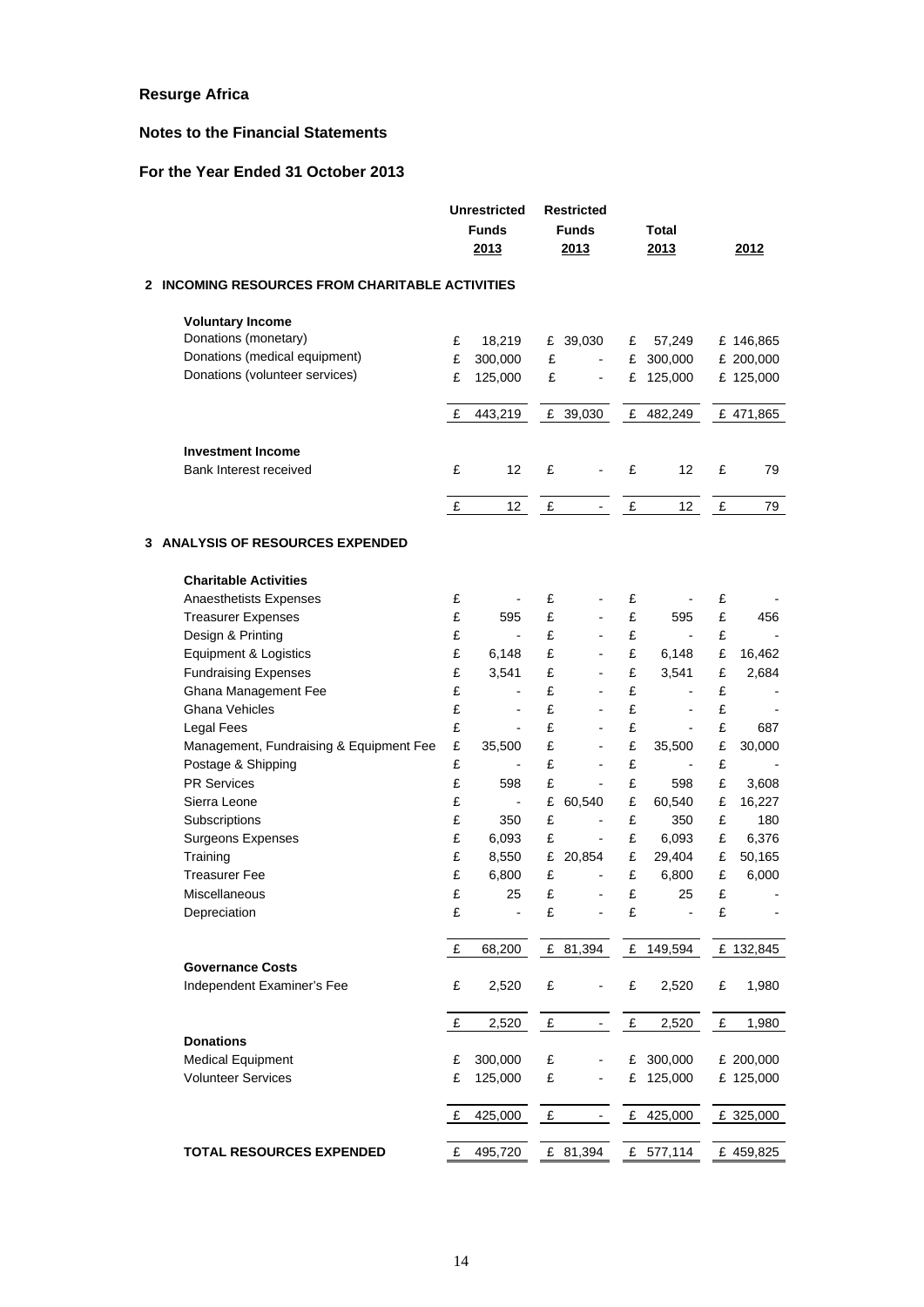### **Notes to the Financial Statements**

### **For the Year Ended 31 October 2013**

#### **4 TRUSTEES REMUNERATION AND BENEFITS**

There were no trustees' remuneration or other benefits for the year ended 31 October 2013 nor for the year ended 31 October 2012.

There were no trustees' expenses for the year ended 31 October 2013 nor for the year ended 31 October 2012.

### **5 STAFF COSTS**

**7**

|                                                   |   | 2013<br>2012           |
|---------------------------------------------------|---|------------------------|
| Wages and Salaries                                | £ | 6,000<br>$-$ £         |
| <b>6 INVESTMENTS</b>                              |   | 2013<br>2012           |
| Patients Assistance Fund                          |   | £ 138,469<br>£ 112,255 |
| <b>7 DEBTORS</b>                                  |   |                        |
| <b>Other Debtors</b>                              | £ | 2013<br>2012<br>$-$ £  |
| 8 CREDITORS : AMOUNTS FALLING DUE WITHIN ONE YEAR |   |                        |
|                                                   |   | 2013<br>2012           |
| <b>Bank Loans and Overdrafts</b>                  | £ | £                      |
| <b>Other Creditors</b>                            | £ | £<br>1,500             |
|                                                   | £ | 1,500<br>£             |

#### **9 MOVEMENTS IN FUNDS**

|                                     |   | As at<br>1 November<br>2012 | Incoming<br><b>Resources</b> | Outgoing<br><b>Resources</b> | As at<br>31 October<br>2013 |
|-------------------------------------|---|-----------------------------|------------------------------|------------------------------|-----------------------------|
| Unrestricted Funds                  | £ | 83.404                      | £443.231                     | £ (495,720)                  | £<br>30,915                 |
| <b>Restricted Funds</b>             | £ | 120,000                     | £ 39,030                     | £<br>(81, 394)               | £<br>77,636                 |
| Restricted Patients Assistance Fund | £ | 112.255                     | £ 26.214                     | £<br>$\blacksquare$          | £ 138,469                   |
| <b>TOTAL FUNDS</b>                  | £ | 315,659                     | £508,475                     | £ $(577, 114)$               | £ 247,020                   |